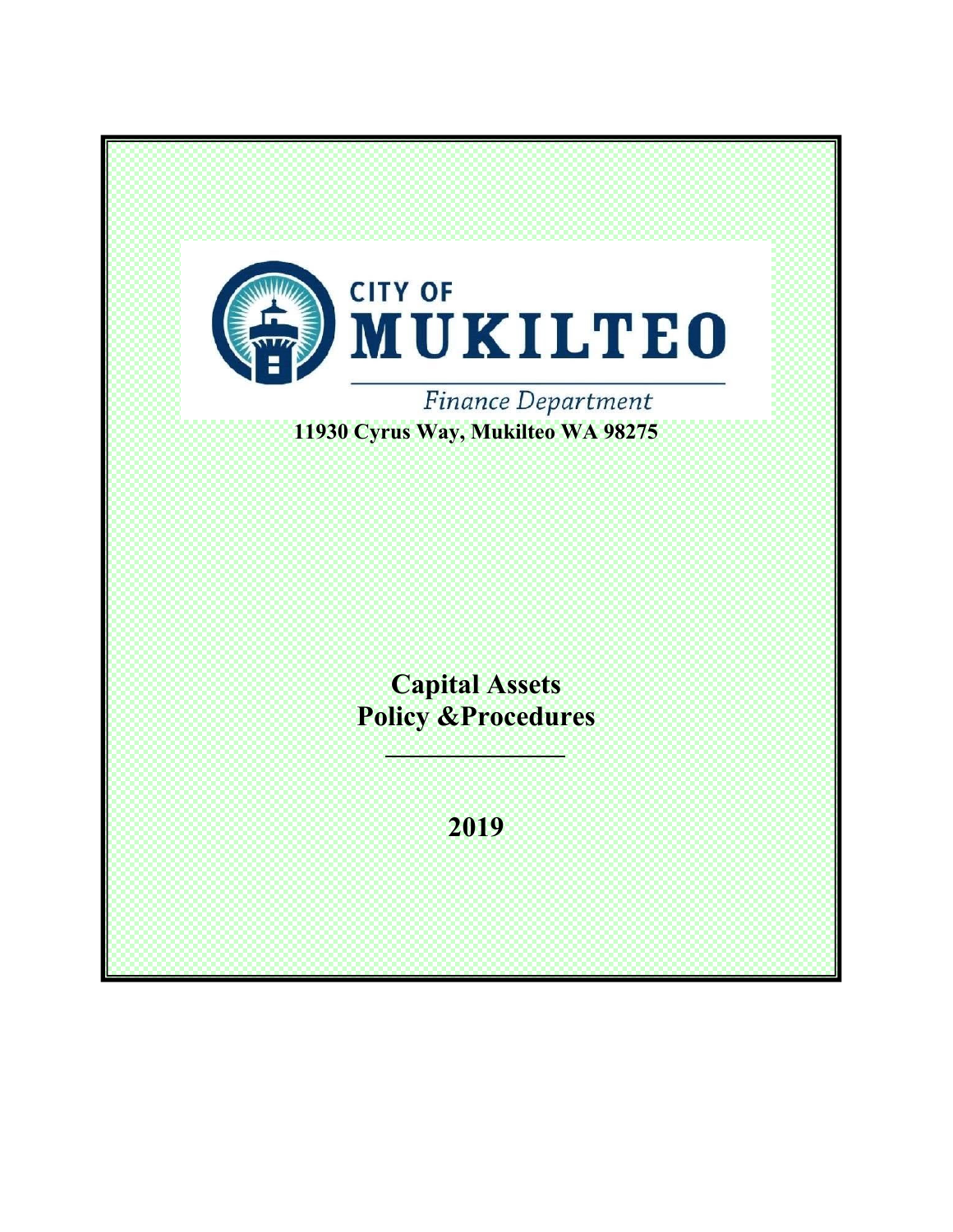# **CITY OF MUKILTEO CAPITAL ASSETS POLICIES AND PROCEDURES**

#### Purpose

This policy is established to provide guidelines to ensure adequate stewardship over City resources through control and accountability of capital assets, and to collect and maintain complete and accurate capital assets information required for preparation of financial statements in accordance with generally accepted accounting principles.

## Reference

Specific requirements of the Washington State Auditor's Office are contained in *Budgeting and Reporting System* (BARS) Part 3, Chapter 3 which will be applied by the City as relevant. In addition, the federal government has issued property management requirements which apply to all governments that receive federal assistance. Each federal agency has published a Federal Agency Implementation of the Common Rule which will be adhered to as applicable. The policies and procedures contained in this policy are not intended to and may not supersede federal, state or local laws.

## Definitions

"Accountability" - The obligation to demonstrate good management of or control over those matters for which a person or agency is responsible to include capital assets, small and attractive assets, and required annual inventory and assessments.

"Assets" - All land, including right of way, buildings, improvements, infrastructure, works of art and historic collections and equipment purchased, donated, constructed, or acquired by the City.

"Capital Assets" - Land of any value; artwork and historic collections of any value; improvements and infrastructure; buildings, their furnishings, fixtures, and furniture; equipment, machinery, vehicles, and tools, with a value of \$5,000 or more for non- infrastructure or \$10,000 or more per item for infrastructure, and having a useful life exceeding one year from the date of acquisition.

"Custody" - Being in charge of, and having the authority to manage the asset. Having the custodial responsibility of the asset that includes, but is not limited to the caring, keeping, safekeeping and protecting the asset.

"Infrastructure" - Roads, bridges, sidewalks, water lines, sewers, drainage systems, and the like. "Inventory" - The process of physically confirming the existence and location of capital assets.

"Small and Attractive Assets" - are items that cost less than \$5,000, and are particularly at risk or vulnerable to loss, theft or misuse*.* These assets last longer than a year, are mobile and might be easily replaced through a procurement system without raising suspicion. Departments have discretion in defining small and attractive assets in many instances; however, departments must include, at a minimum, the following assets with unit costs of *\$500* or more as *small and attractive:*

- Handheld radios and other electronics
- Optical Devices, Binoculars, Telescopes, Infrared Viewers, and Range finders
- Cameras and Photographic Projection Equipment
- Computers, Laptops and Notebooks(included in the Information Technology Department's asset listing)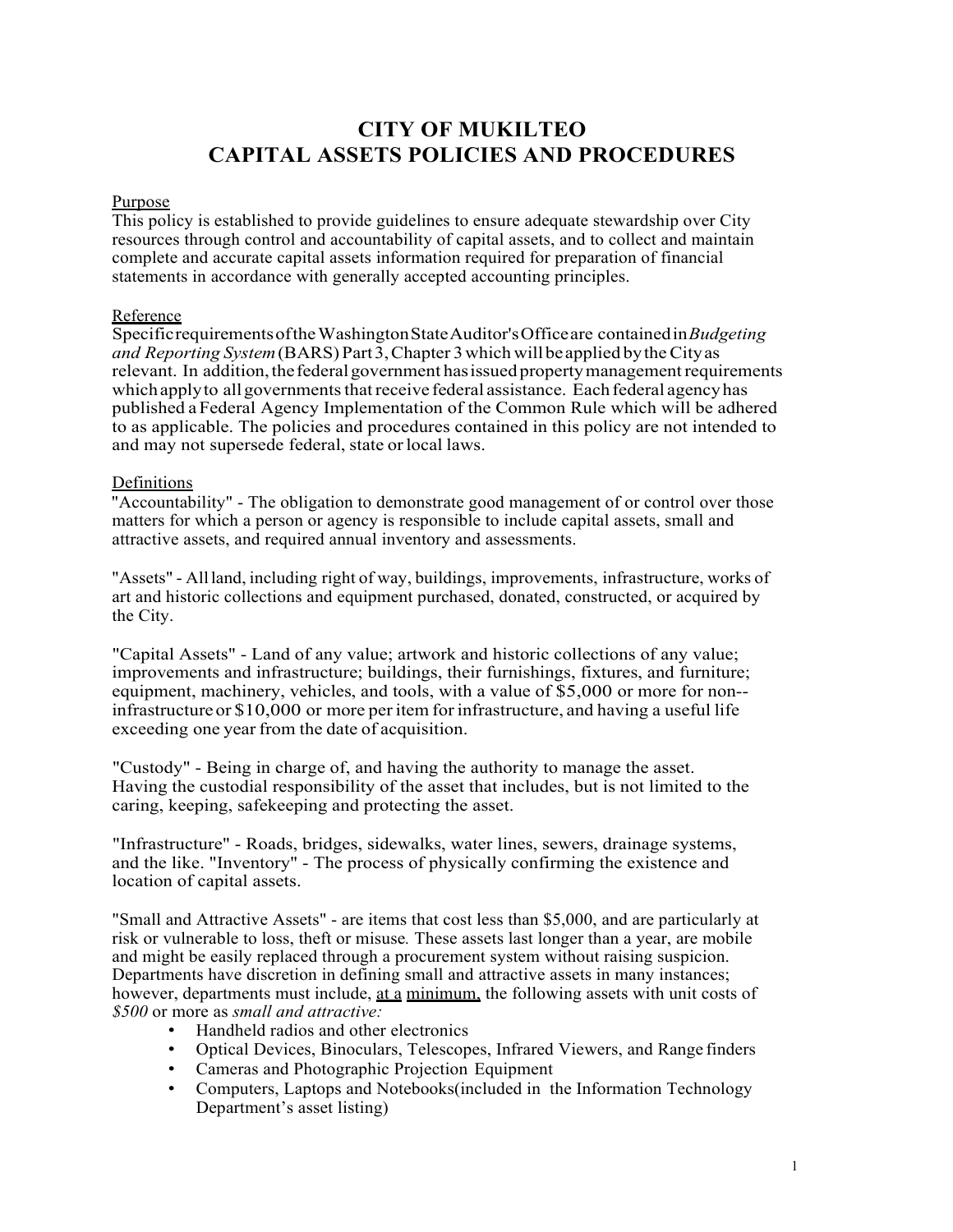- Other data processing Accessory Equipment and Components (Scanners, Data Displays, Video Cameras, tape recorders, DVD players, television sets, phones, etc.)
- Office Equipment
- Shop tools, Public Works power equipment

Firearms, tasers, and related accessories

## **Applicability**

This policy applies to all departments of the City of Mukilteo. The term "Department" is defined to include every city office, officer, and every department, division, board and commission.

## Department responsibilities

Departments are responsible for protecting and controlling the use of City assets assigned to their department. The department head must designate one or more Department Inventory Officers to be responsible for maintaining and safeguarding the department's capital assets and small and attractive assets.

Any time a capital asset is purchased, surplused, sold, or transferred to another department, the Department Inventory Officer will complete a Capital Asset Record form which will be submitted to the Finance Department with the related documentation. The Finance department will maintain a complete list of all capital assets.

Each department has discretion in determining what is operationally appropriate for designation as a small and attractive asset. They will identify small and attractive assets based on a risk assessment. The small and attractive assets deemed vulnerable to loss will be recorded on the Small & Attractive Assets Record form (Attachment B) andtracked by the individual departments (not centralized in Finance department. Each department is responsible to maintain their small and attractive assets list, and to conduct annual inventory or spot checks of their small and attractive assets. The Police Department will conduct a semi-annual inventory of all duty weapons.

#### Capitalization Threshold

All non-infrastructure assets with a cost of *\$5,000* or more, and infrastructure additions where individual items cost \$10,000 or more, will be capitalized. Although *Small and Attractive Assets* (assets costing less than *\$5,000)* do not meet the city's capitalization threshold, due to ease of conversion to private use, they are considered assets for purposes of marking and identification, records keeping, and tracking.

#### Improvement/Repair/Maintenance Expenses

Routine repair and maintenance costs should be expensed as they are incurred. Major repairs should be capitalized if they result in betterments/improvements. A difficulty arises in the case of capital outlays that are partly replacements and partly betterments/ improvements. To the extent that the project replaces the old part of a capital asset, outlays should not be capitalized (unless cost of the old part was removed from the cost of the asset); and to the extent that the project is betterment/improvement, outlays should be capitalized. When the distinction between the replacement and betterment/improvement is not easily determinable, the city should expense the entire cost of the project.

When the cost of improvement is substantial or where there is a change in the estimated useful life of an asset, depreciation charges for future periods will be revised based on the new book value and the new estimated remaining useful life. No adjustment will be made to prior periods.

#### Insurance

A capital asset program should provide adequate insurance and records to prove any losses. Location, inventory, and maintenance records will confirm that a lost or damaged asset has been in use recently, which will support the validity and timeliness of a theft or damage report. In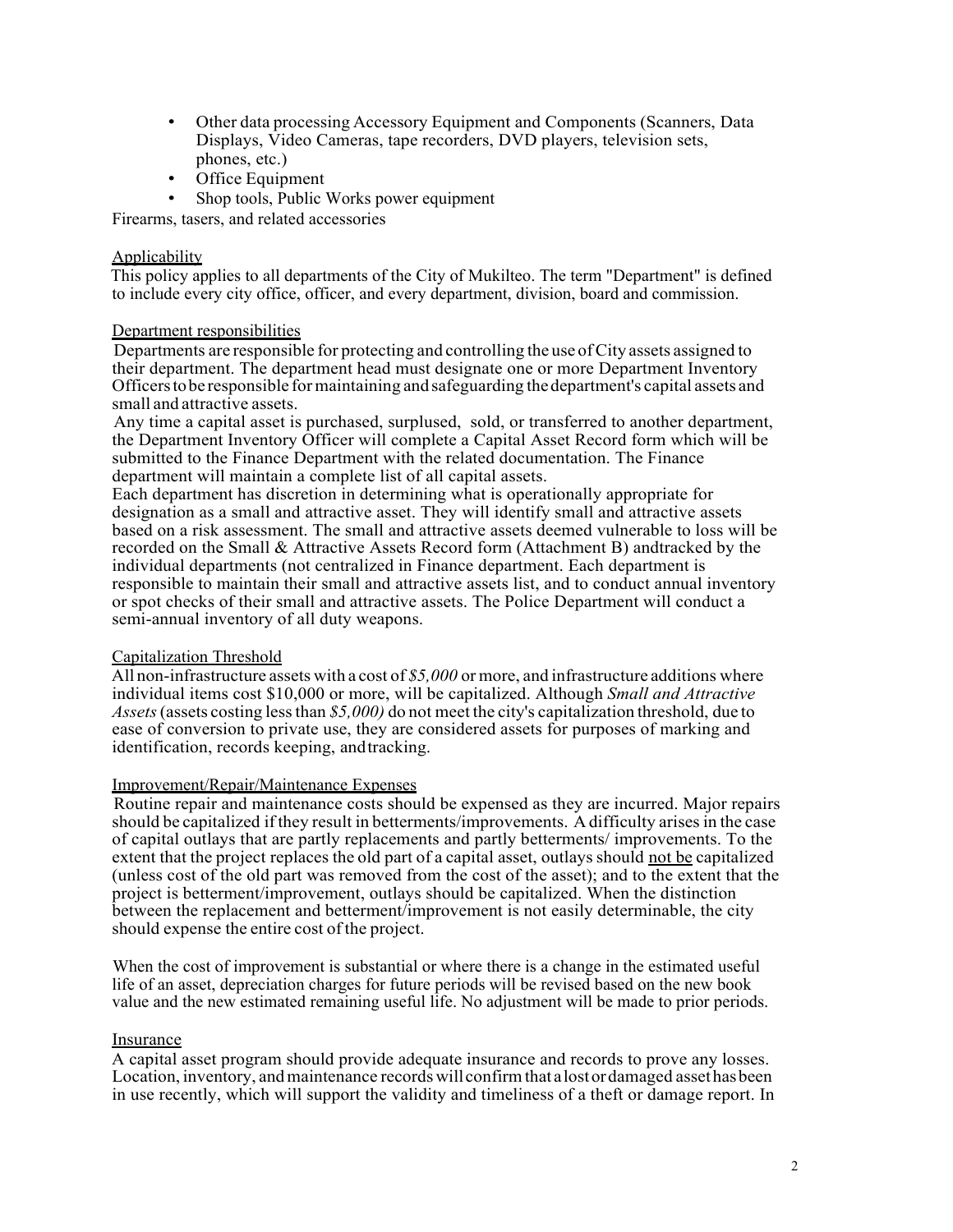addition, when a city has elected to self-insure to some degree, the officials should obtain an independent evaluation of the extent of the risk that has been assumed, which cannot be done without knowing what assets are at risk.

# Additions

The city may acquire property via purchase, construction, donation, or lease. Capital assets shall be capitalized and purchased from a capital (6o's) BARS line of either:

- 61 Land and Land Improvements;
- 62 Buildings and Structures;
- 63 Other Improvements;
- 64 Machinery & Equipment;
- 65 Construction of Capital Assets.

When a capital asset is purchased, the department will send a copy of the invoice to the Finance Department for payment. The Finance Department will identify those assets that meet the capitalization requirements. Finance will assign a unique inventory control number to the asset, assign an inventory ID tag number, if applicable, and will prepare a Capital Asset Record (Attachment A) which will be sent to the department to complete. When the Asset Control Sheet and ID tag are received by the department, the department designee will immediately affix the ID tag to the asset, complete and sign the Capital Asset Record, and return the completed form to Finance. Finance will then update the capital asset system with the information from the asset control sheet.

Whenever feasible, each piece of property will be affixed with an inventory ID tag identifying the capital asset as the property of the City of Mukilteo, and including city identification number.

Departments may determine where to place the tag on the capital asset. However, the identification and control number should be located on the principal body of the asset, rather than a removable part. Such tag will be removed or obliterated only when the item is sold, scrapped, or otherwise disposed of. Should the inventory ID tag be removed or defaced, the item shall be assigned a new inventory ID tag, and the new number recorded in the capital assets database.

Occasionally, it will be impractical or impossible to mark some inventorial capital assets according to these standards. For example, do not tag if the capital asset:

- Is stationary in nature and not susceptible to theft (such as land, infrastructure, buildings, improvements other than buildings, and leasehold improvements);
- Has a unique permanent serial number that can be used for identification, security and inventory control (such as vehicles);
- Would lose significant historical or resale value by being tagged; or
- Would have its warranty negatively impacted by being permanently marked;

In these cases, the identification tag is not required, and the department is to apply alternative procedures to inventory and identify such assets.

# Deletions

Capital Asset deletion may be required due to the sale of the asset, scrapping, lost or stolen items, or involuntary conversion (fire, flood, etc.). Due to the monetary value, capital assets deleted from the capital asset system for any reason require authorization from the City Council.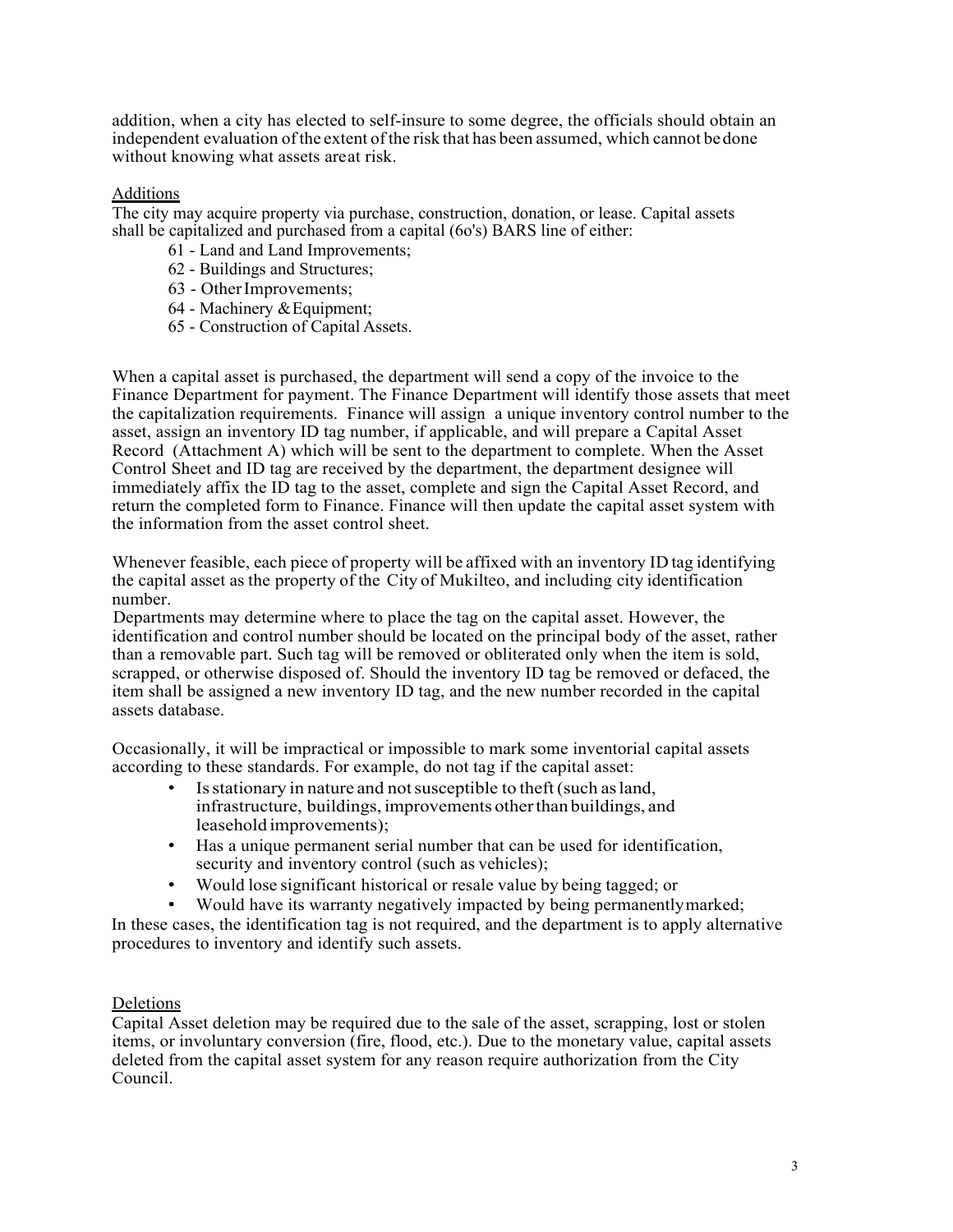# Disposal

Disposal of capital assets may occur only after being declared surplus by the City Council. Disposal will be made in whichever manner is determined to be most cost effective for the City. This may include sale, disposal, conversion, or any other means as approved by the City Council in the surplus declaration.

When original or replacement equipment acquired under a grant or sub grant is no longer needed for the original project or program, disposition of the equipment will be made as follows:

- 1) Items of equipment with a current per-unit fair market value of less than \$5,000 may be retained, sold or otherwise disposed of with no further obligation to the awarding agency.
- 2) Items of equipment with a current per-unit fair market value of \$5,000 or more may be retained, sold or otherwise disposed of only as authorized by the awarding agency.

In the event the City is provided federally owned equipment:

- 1) Title will remain vested in the federal government.
- 2) The City will manage the equipment in accordance with federal agency rules and procedures, and submit an annual inventory listing.
- 3) When the equipment is no longer needed, the City will request disposition instructions from the federal agency.

# Lost or stolen property

When suspected or known losses of capital assets or small and attractive items occur, departments should conduct a search for the missing property. The search should include transfers to other divisions or departments, storage, scrapping, conversion to another asset, etc.

If the missing property is not found:

- Notify the inventory control officer and department head.
- Lost or stolen capital assets must be reported to the Police department as soon as it is discovered. A police report must be filed.
- Have the individual deemed to be primarily responsible for the asset, as well as that individual's supervisor, complete and sign a statement to include a description of events surrounding the disappearance of the property, who was notified of the loss, and steps taken to locate the property.
- The custodial department will notify the Finance department, submit a copy of the police report, and complete and sign a Capital Asset Disposition form when it is determined that the asset has been lost or stolen and uns
- Finance will report known or suspected losses of assets to the State Auditor's office in accordance with RCW 43.09.185, and a copy of the report will be provided to the Mayor, Management Services Director, and City Council.
- Finance will remove the lost or stolen property from the department's inventory and accounting asset database.

# **Transfers**

Occasional transfers of property between departments, individuals within a department or funds may occur. The original controlling department is accountable for all assets in its inventory and for initiating a notice of transfer. Interdepartmental transfers involving a proprietary fund (i.e. Surface Water) require a transfer of money. The sale price will be fair market value, which may result in a gain or a loss on sale of capital assets.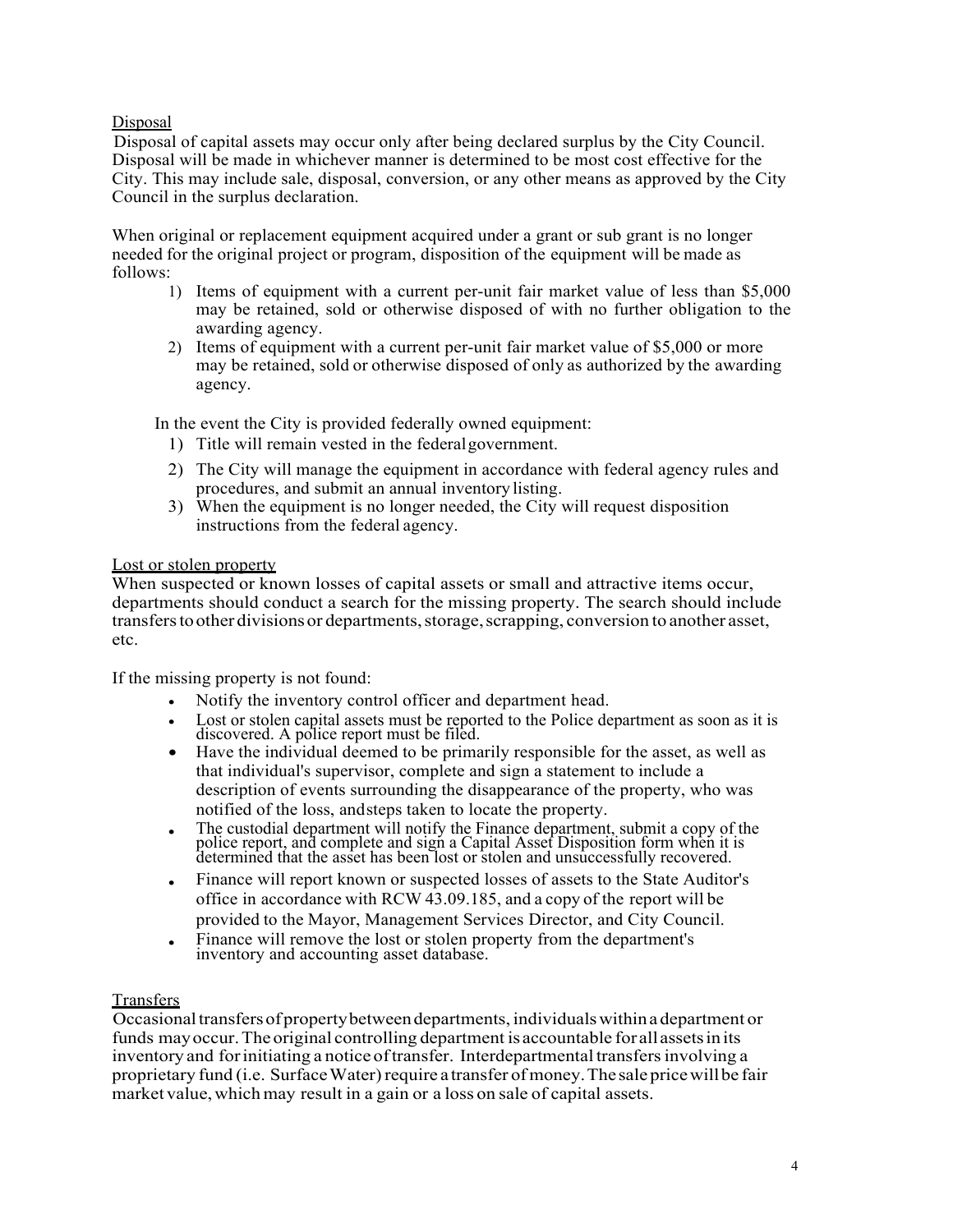# **Modifications**

Larger assets such as major pieces of equipment, water or sewer lines, and many buildings are often modified to increase their lifetime or usefulness. Modifications may include partial additions or deletions, major repairs (new engine for fire truck), or component replacement (new roof, heating system, etc.). Several vouchers may be prepared for the modification as the work is in progress. Therefore, it is very important to notify the Finance Department that modifications are coded as capital outlay and when it is given to accounts payable for payment. The inventory number should be included on the voucher of the equipment; building or other structure reflecting what is being modified.

# Inventory

A physical inventory will be conducted at least once every year. By January 31<sup>st</sup> of each year, the Finance Department will supply each department with an inventory worksheet of all capital assets under their control as of December 31st of the prior year. Each department will conduct a physical inventory of the items, verifying the existence and condition of each item on the worksheet, and making note of any additions, deletions, interdepartmental transfers, modifications, or leases of property that are not reflected on the list. The final list will be reviewed and signed by the department head, and returned to the Finance Department by

February  $28<sup>th</sup>$  of every year. The date the inventory is conducted should be noted. Departments are encouraged to exchange and use personnel from other departments to perform their inventory if possible.

## Physical inventory instructions

Written physical inventory instructions will be documented and distributed to each person participating in the inventory process. The instructions will describe:

- How and where to record each item.
- What information to record,
- What to do when they have a question,
- What procedures to follow when they finish their assignments,
- What procedures to follow when equipment is located but not listed,
- The procedure by which the person counting the assets attests to the accuracy of the count, such as by signing his or her name at the bottom of each inventory page, or signing a cover page for a group of pages sorted by another method (batches, location, equipment type, etc.), and
- How to record assets not being used or in an obviously unserviceable condition. Such information is to be used to schedule repair or disposition of such assets.

# Physical inventory reconciliation

After the physical inventory count is completed, the department inventory officer is to conduct the reconciliation process. Only when all differences have been identified and explained, is the inventory considered reconciled. Departments should conduct the following steps during the reconciliation process:

- Search the inventory lists to determine whether inventory noted during the count as unrecorded is, in fact, listed on another portion of the inventory.
- Enter unrecorded assets into the inventory system as soon as possible after discovery.
- If a significant number of unrecorded assets are located, a major problem with the asset recording procedures may exist. The department inventory officer should contact the Finance Department for assistance in determining why the problem is occurring and how to correct it.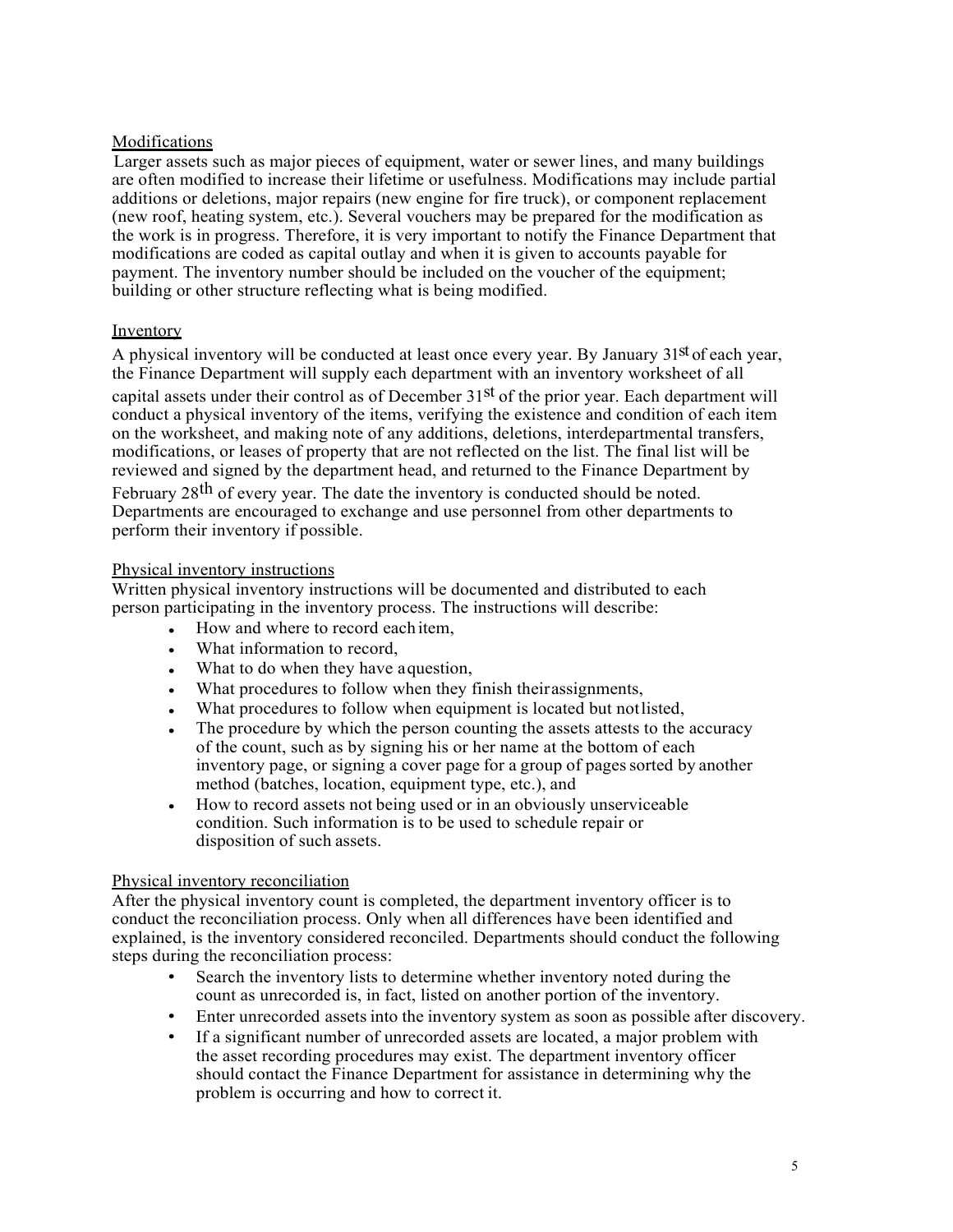- Conduct a search in an effort to locate missing assets.
- For assets not located, follow the lost or stolen property procedures in this policy.

After the inventory is reconciled, the department inventory officer is to certify the reconciliation with a statement and signature that it is correct and report this to the supervisor. If the certification cannot be made, the inventory officer is to disclose that fact and the supervisor is to determine the appropriate course of action.

#### Retaining physical inventory records

The certification, together with the reconciliation and the inventory listing, serves as the support for the inventory balance and for accounting adjustments, if any, and must be retained by the Finance Department. The documentation will be retained in accordance with the approved records retention schedules. At a minimum the asset records must be retained until after the next annual audit.

## Small and Attractive Assets Procedures

Small and attractive assets shall be expensed and purchased from either a small items of equipment (35) BARS line or a (33) non-inventory operating supplies.

All small and attractive assets shall be tracked and recorded in a list by each department in control of those assets.

Small and attractive assets may not be transferred, traded, sold, auctioned, surplused, or discarded without authorization from the Finance Department.

#### Valuation of Capital Assets

Capital assets shall be valued at cost - including any ancillary charges necessary to place the asset in its intended location and condition for use. However expenses which do not add to the utility of an asset shall not be capitalized. For example, an expenditure to repair a piece of equipment that was damaged during shipment should be expensed.

Values will be determined in the following manner:

#### Purchased Assets

Historical costs including taxes (e.g., sales taxes), and all appropriate ancillary costs less any discounts or rebates. If the historical cost is not practicably determinable, estimated cost will be used.

# Land

The capitalized value of land includes the purchase price plus costs such as legal fees, fill, and any excavation costs incurred to put the land in condition for its intended use. If land is acquired by gift, the capitalized value will reflect its appraised or fair market value at the time of acquisition. Included in this category are right-of-ways and easements that provide access to City-owned land. Excluded are "temporary easements" acquired to facilitate maintenance of public infrastructures or used for road right-of-way.

# **Equipment**

Furniture, fixtures, or other equipment should be classified as equipment. Since they are not an integral part of a building they are not considered capital improvements. The cost for this asset type should reflect the actual or estimated cost of the asset, including the cost of an extended maintenance/warranty contract if the contract is purchased at the same time (or soon thereafter) as the capital asset.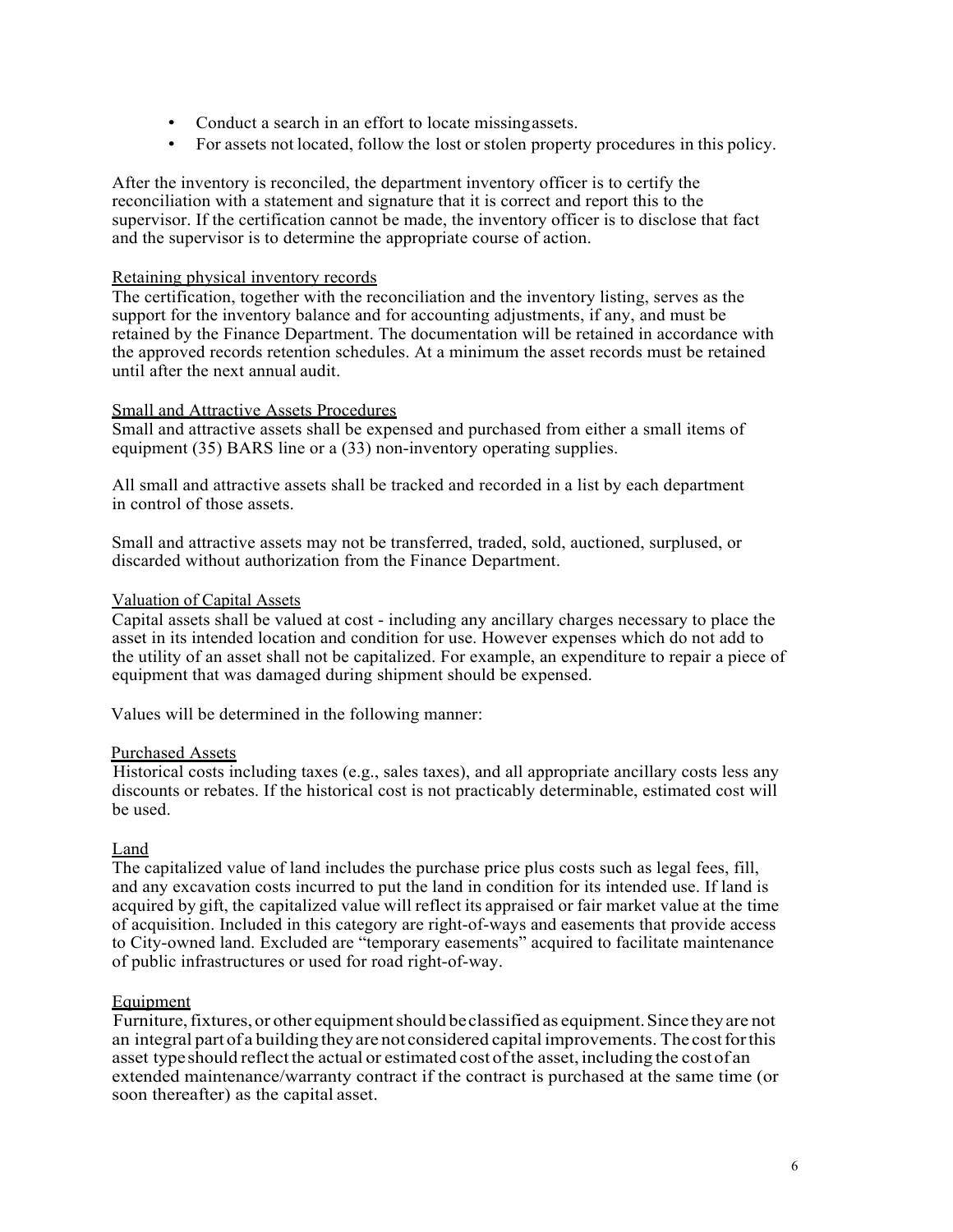## Infrastructure

In accordance with the Governmental Accounting Standards Board Statement Number 34, acquisitions of capital assets defined as *infrastructure* which meet the City's capitalization policy are to be capitalized.

## Self-Constructed Assets

All direct costs associated with construction and management costs associated with a construction project will be capitalized.

## Construction in Progress

Construction in Progress will be closed out and the costs capitalized when a project is substantially complete, accepted, and placed into service. Depreciation will not be applied to construction in progress.

## Donated Assets

Donated assets will be recorded at the fair market value at the time of acquisition plus all appropriate ancillary costs. If the fair market value is not determinable due to lack of sufficient records, estimated cost will be used. If the donation is cash to be used in conjunction with the construction of a specific asset, the donation is reported as revenue; however, if a capital asset is donated it should be recognized as a capital contribution.

## Improvement. Repair and/or Maintenance Expenditures

Routine repair and maintenance costs should be expensed as they are incurred. Major repairs should be capitalized if they result in betterments/improvements. A difficulty arises in the case of capital outlays that are partly replacements and partly betterments/improvements. To the extent that the project replaces the old part of a capital asset, outlays should not be capitalized; and to the extent that the project is betterment/improvement, outlays should be capitalized.

When the distinction between replacement and betterment/improvement is not easily determinable, the city should expense the entire cost of the project.

When the cost of the improvement is substantial or where there is a change in the estimated useful life of an asset, depreciation charges for future periods should be revised based on new book value and the new estimated useful life of the asset. No adjustment should be made to prior periods.

# **Replacements**

For building, improvements other than buildings and equipment the cost of outlays that replace a part of another capital asset will be capitalized when the cost of the replacement is *\$5,000* or more **and** at least 10 percent of the total replacement value of the asset, or \$100,000, whichever is less.

#### Example:

A \$9,000 replacement of a heating boiler in a building having a replacement value of \$120,000 would not be capitalized. In this case \$9,000 is not at least 10 percent of the building's replacement value. Had the building's replacement value been less than \$90,000, the \$9,000 boiler replacement would have been capitalized.

- 1. Improvement cost exceeds \$5,000
- 2. Building cost is greater than \$100,000
- 3. Improvement is < 10% of replacement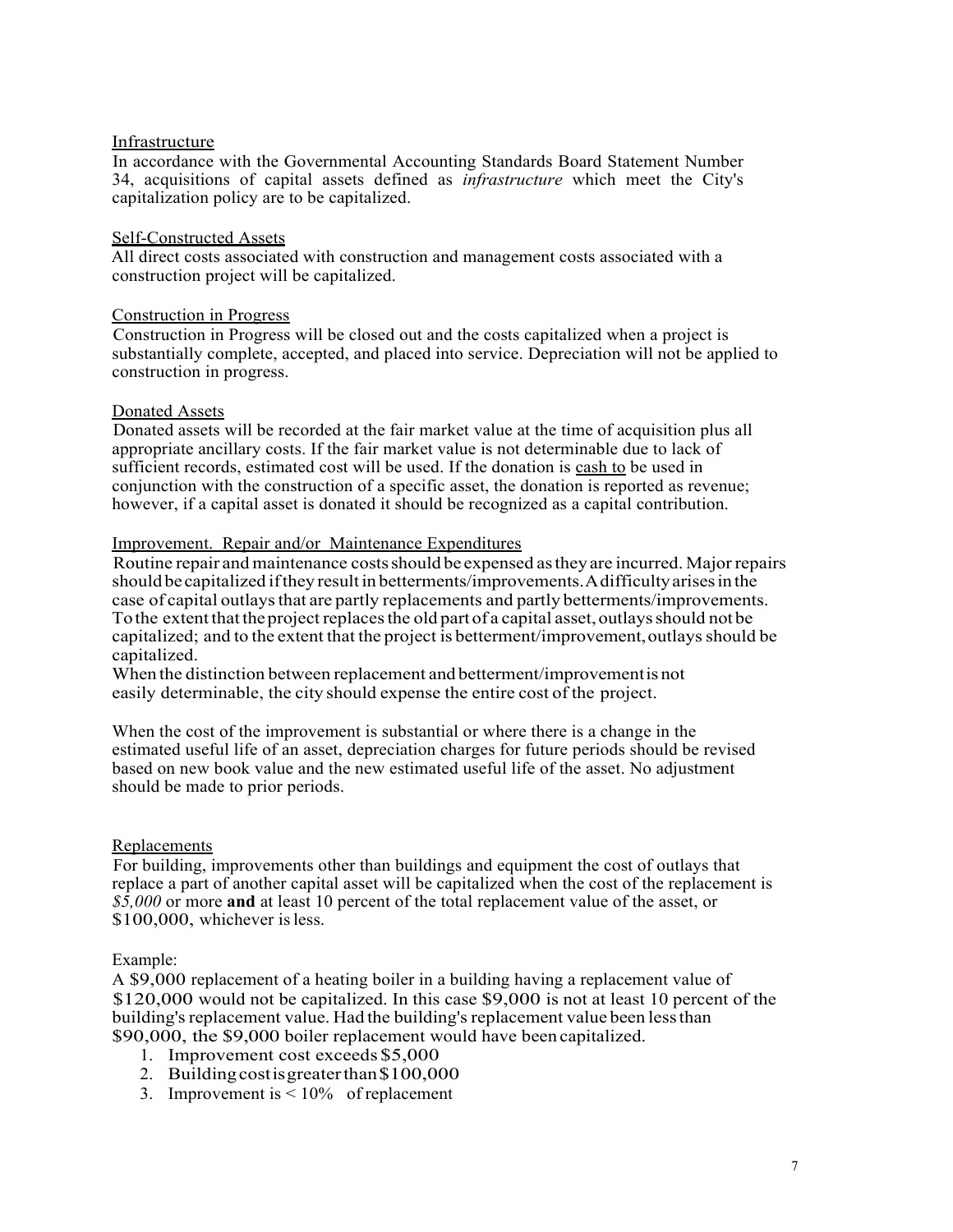EXCEPTIONS to this policy are:

- Replacement roof coverings are not capitalized unless the replacement extends the useful life of the building.
- Replacement floor coverings and window coverings are not capitalized.
- Costs to remodel (convert) a building to a different use, where the remodeling does not extend the useful life of the structure itself, are not capitalized.

After replacing a part of another asset, the capitalized value and the associated accumulated depreciation of the replaced item will be removed from the accounting records, and the costs of the replacement will be capitalized.

In the case of capital outlays that are partly replacements and partly

betterments/improvements, to the extent that the project replaces the "old" part of a capital asset, outlays will not be capitalized; and to the extent that the project is betterment/improvement, outlays will be capitalized. When the distinction between replacement and betterment/improvement is not easily determinable, the City will expense the entire cost of the project. When the cost of improvement is substantial or where there is a change in the estimated useful life of an asset, depreciation charges for future periods will be revised based on the new book value and the new estimated remaining useful life.

# Ancillary Costs

Normally, ancillary costs will be included in the cost of a capital asset. However, minor ancillary costs not measurable at the time a capital asset is recorded are not required to be capitalized.

Ancillary costs for *Land* include:

- Legal and title fees;
- Professional fees of engineers, attorneys, appraisers, financial advisors, etc.;
- Surveying fees;
- Appraisal and negotiation fees;
- Damage payments;
- Site preparation costs; and
- Costs related to demolition of unwanted structures.

Ancillary costs for *Infrastructure* include:

- Professional fees of engineers, attorneys, appraisers, financial advisors, etc.;
- Survey fees:
- Appraisal and negotiation fees;
- Damage payments;
- Site preparation costs; and
- Costs related to demolition of unwanted structures.

Ancillary costs for *Buildings* and *Building Improvements* include:

- Professional fees of architects, engineers, attorneys, appraisers, etc.;
- Damage payments;
- Costs of fixtures permanently attached to a building or structure;
- Insurance premiums, interest, and related costs incurred during construction; and
- Any other costs necessary to place a building or structure into its intended location and condition for use.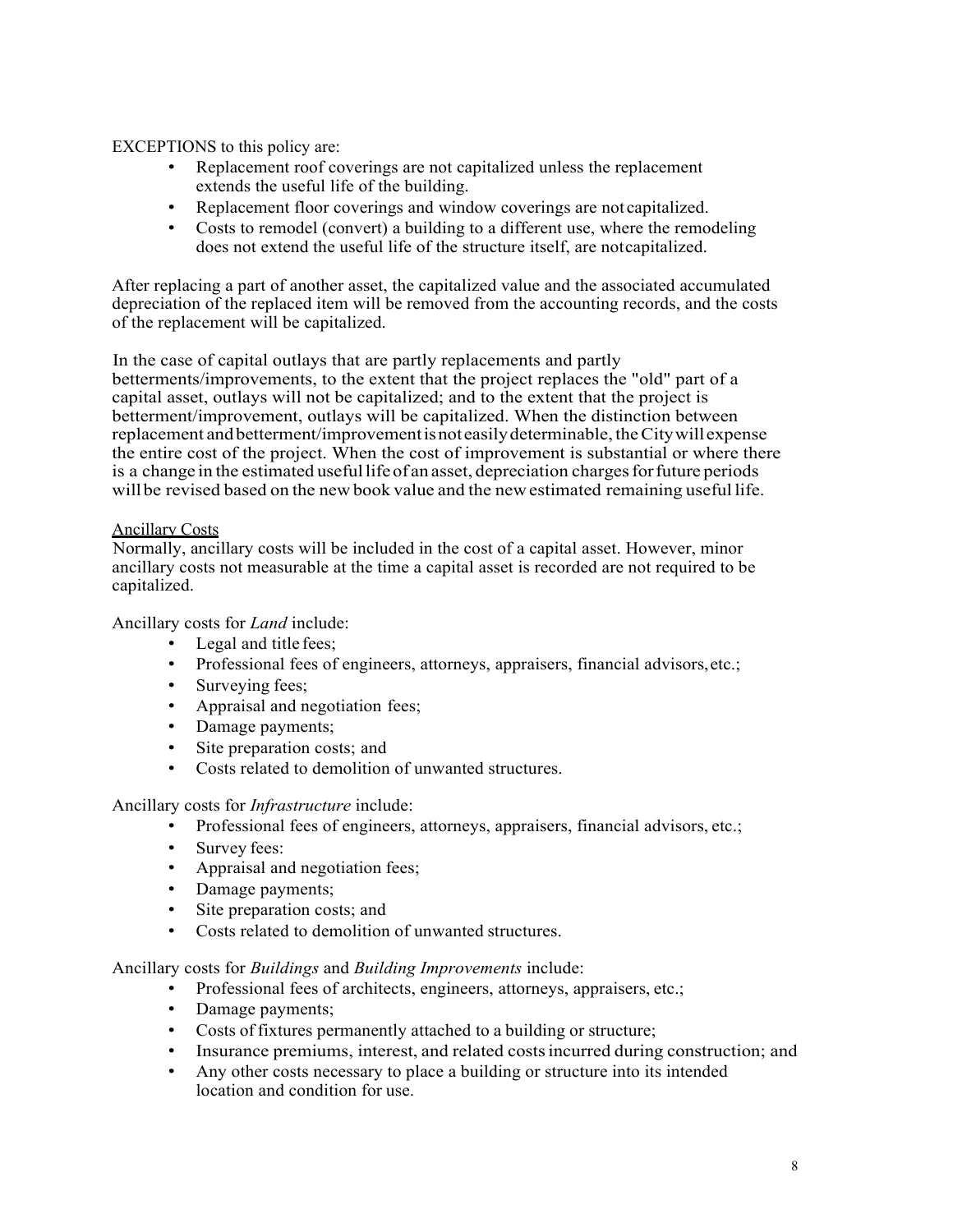For *furnishings,* equipment, or other capital assets:

- Transportation charges,
- Sales tax.
- Installation costs: and
- Extended maintenance/warranty contracts or any other normal or necessary costs required to place the asset in its intended location and condition for use.

## Depreciation of Capital Assets

The following shall be considered when recording depreciation:

- 1) Except for land, right of way, construction in progress, and artwork, all capital assets will be depreciated. For quarries, timberlands, and mineral rights, depletion expenses must be recorded.
- 2) Scrap value will be ignored in establishing the amount to depreciate.
- 3) Depreciation will be based on a reasonable estimate of expected useful life; that is, the number of years, miles, service hours, etc., that the City expects to use that asset in operations. An asset that is surplus or that is held for possible future use is an investment and will not be depreciated.
- 4) Depreciation will be calculated using the straight-line method. In straight-line depreciation, the cost of the asset is pro-rated over the estimated useful life of the asset.
- 5) Depreciation will be based on the entire cost of the asset, including any amounts contributed or donated.
- 6) Depreciation charges will be made for each full calendar month that an asset is in service.
- 7) If it is determined that there is a need to revise the expected useful life of an asset, any such change will be applied prospectively; that is, the rate will be recalculated based on the remaining useful life at the time of the revision, and the new rate will be applied in the present and future accounting periods.
- 8) No changes will be made to financial records of previous years for revised estimates.
- 9) Depreciation will generally begin when an asset is purchased or completed. However, if it is not placed into service immediately, depreciation should begin when the asset is placed into service or otherwise begins to lose value.
- 10) Pursuant to generally accepted accounting principles (GAAP), depreciation is recognized as an expense for financial reporting purposes in individual proprietary funds. The City's proprietary funds consist of the Surface Water Management Fund (an enterprise fund) and the Equipment Replacement Fund, Facilities Maintenance Fund, and Facilities Renewal Fund (three internal service funds). Depreciation expense is not recognized as an expense for financial reporting purposes in the City's other funds.
- 11) Furthermore, pursuant to GAAP, the City's government-wide financial statements consisting of the Statement of Net Position and the Statement of Activities do record depreciation expense and accumulated depreciation for the City as a whole subject to the Modified Approach discussed next.
- 12) Modified Approach to Infrastructure Reporting GAAP permit a government to forego reporting depreciation in connection with certain infrastructure that the government has made a commitment to maintain in a certain condition. An asset management system that is adequate for this purpose is a requirement as are disclosures in the government's financial statements. Streets are a typical example of applicable infrastructure. The City utilizes a Pavement Management Program to monitor pavement condition and has elected not to depreciate streets.

Useful Life Schedule for Capital Assets

Assets will be depreciated over their estimated useful life as specified in the Useful Life Schedule provided in Attachment C.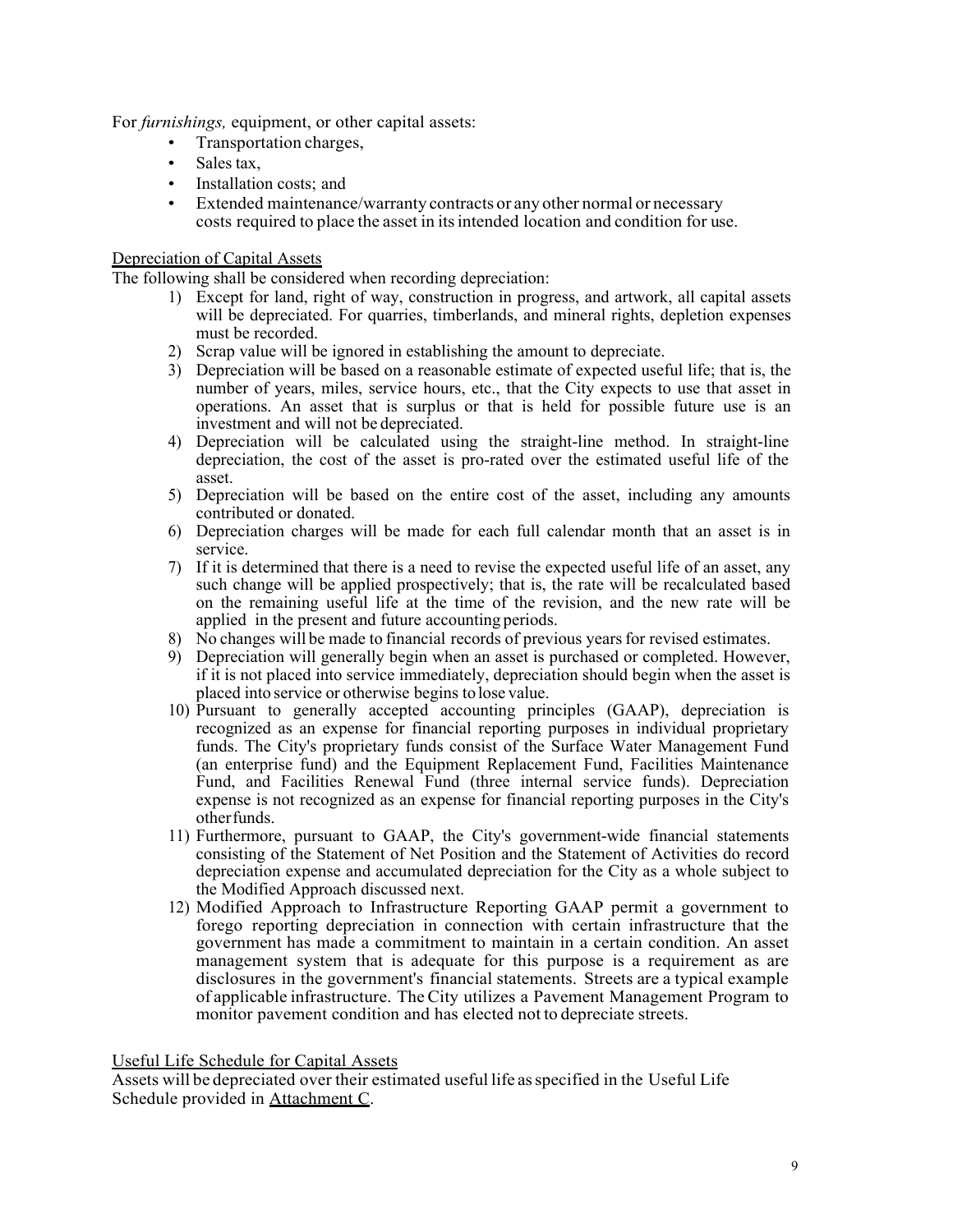Attachment A

| CITY OF<br><b>MUKILTEO</b> |  |
|----------------------------|--|
| Finance Department         |  |

CAPITAL ASSET RECORD CAPITAL ASSET NUMBER:

| DESCRIPTION:<br><u> 1980 - Johann Barbara, martxa alemaniar arg</u>       |
|---------------------------------------------------------------------------|
|                                                                           |
|                                                                           |
|                                                                           |
| PURCHASED, CONSTRUCTED, DONATED OR LEASED (Circle One)                    |
| PURCHASE DATE: CHECK NO. AMOUNT:                                          |
|                                                                           |
|                                                                           |
|                                                                           |
|                                                                           |
|                                                                           |
|                                                                           |
| ADD-ONS:                                                                  |
|                                                                           |
|                                                                           |
| I have attached the Asset ID Tag #_____________ to the item listed above. |
| Signature: Date: Date:                                                    |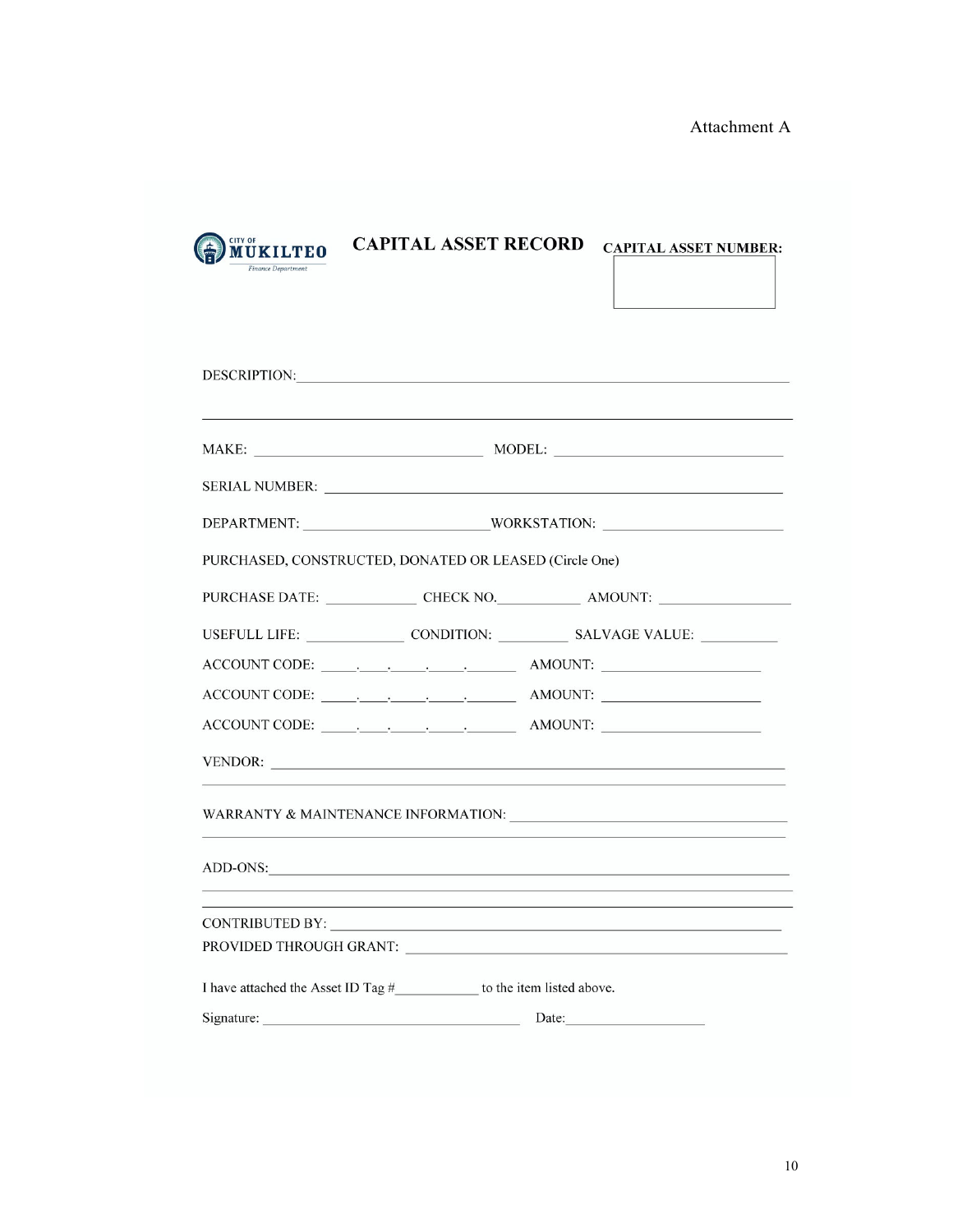Attachment B

| <b>CITY OF</b><br><b>MUKILTEO</b><br>Finance Department | <b>SMALL &amp; ATTRACTIVE</b><br><b>ASSET RECORD</b><br>(UNDER \$5,000 VALUE)                                                                                                                                                  |       | <b>TAG NUMBER:</b><br>the control of the control of the control of      |
|---------------------------------------------------------|--------------------------------------------------------------------------------------------------------------------------------------------------------------------------------------------------------------------------------|-------|-------------------------------------------------------------------------|
|                                                         | DESCRIPTION: University of the contract of the contract of the contract of the contract of the contract of the contract of the contract of the contract of the contract of the contract of the contract of the contract of the |       |                                                                         |
|                                                         |                                                                                                                                                                                                                                |       |                                                                         |
|                                                         |                                                                                                                                                                                                                                |       |                                                                         |
|                                                         |                                                                                                                                                                                                                                |       |                                                                         |
|                                                         | PURCHASED, CONSTRUCTED, DONATED OR LEASED (Circle One)                                                                                                                                                                         |       |                                                                         |
|                                                         |                                                                                                                                                                                                                                |       | PURCHASE DATE: CHECK NO. AMOUNT:                                        |
|                                                         |                                                                                                                                                                                                                                |       |                                                                         |
|                                                         |                                                                                                                                                                                                                                |       |                                                                         |
|                                                         |                                                                                                                                                                                                                                |       |                                                                         |
|                                                         |                                                                                                                                                                                                                                |       |                                                                         |
|                                                         |                                                                                                                                                                                                                                |       |                                                                         |
|                                                         |                                                                                                                                                                                                                                |       | WARRANTY & MAINTENANCE INFORMATION: NARRANTY & MAINTENANCE INFORMATION: |
|                                                         | ADD-ONS:                                                                                                                                                                                                                       |       |                                                                         |
| <b>CONTRIBUTED BY:</b>                                  |                                                                                                                                                                                                                                |       |                                                                         |
|                                                         |                                                                                                                                                                                                                                |       |                                                                         |
|                                                         | I have attached the Asset ID Tag #______________ to the item listed above.                                                                                                                                                     |       |                                                                         |
|                                                         |                                                                                                                                                                                                                                | Date: |                                                                         |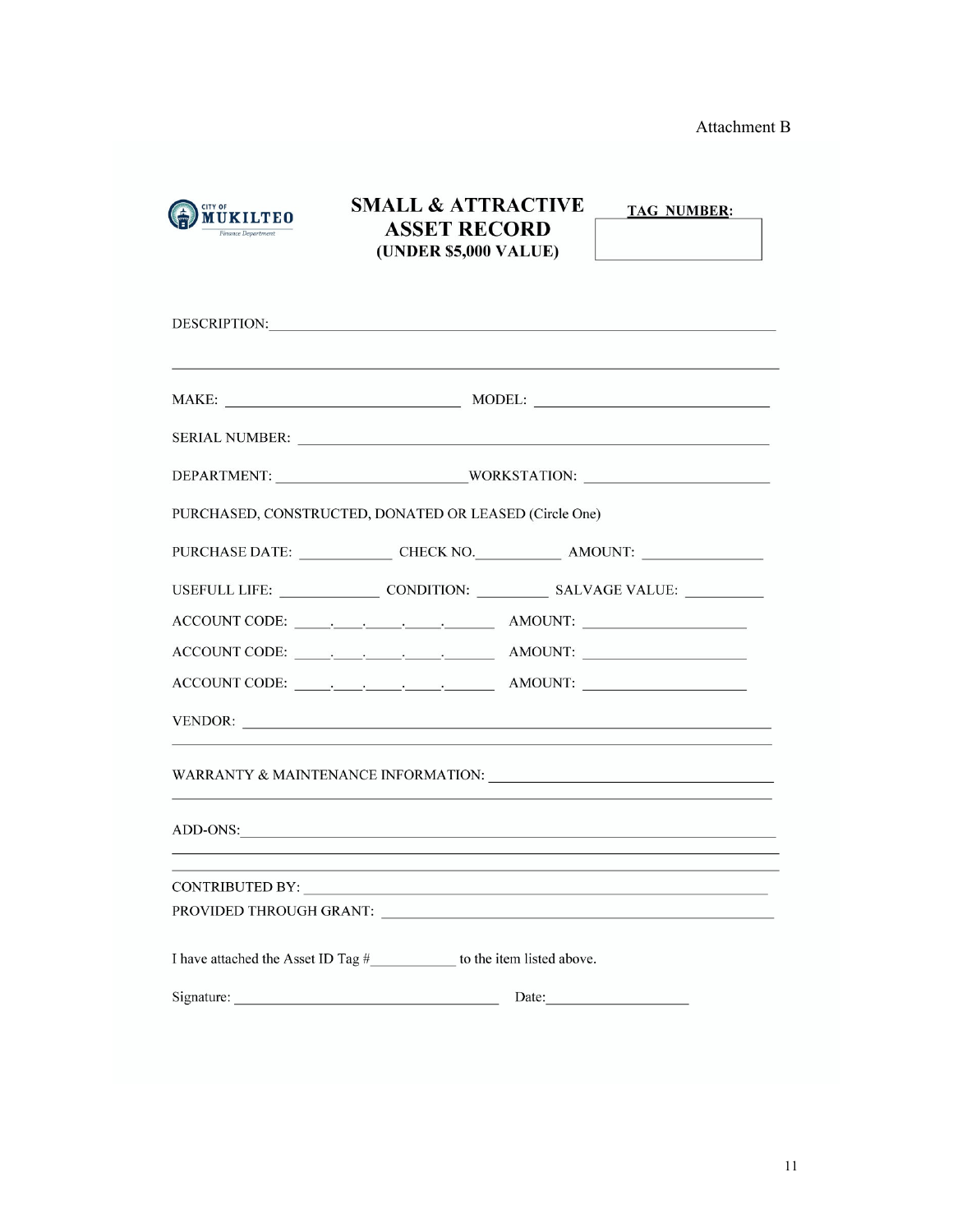## Attachment C

This schedule is intended as a guideline for use under normal circumstances. If there are circumstances that justify assigning a useful life other than those listed here, the department shall contact the Finance Department for assistance.

| Category                                                                                                                                                             | <b>Detail</b>                                                                                                        | <b>Useful Life</b>    |
|----------------------------------------------------------------------------------------------------------------------------------------------------------------------|----------------------------------------------------------------------------------------------------------------------|-----------------------|
| Land (Including shorelands, tidelands, harbor areas)                                                                                                                 |                                                                                                                      | <b>Not Calculated</b> |
| <b>Construction In Progress</b>                                                                                                                                      |                                                                                                                      | <b>Not Calculated</b> |
| Art Collections, Museum and Historical Collections                                                                                                                   |                                                                                                                      | <b>Not Calculated</b> |
| Infrastructure                                                                                                                                                       |                                                                                                                      |                       |
|                                                                                                                                                                      | <b>Streets</b>                                                                                                       | 30 Years              |
|                                                                                                                                                                      | Overlays                                                                                                             | 30 Years              |
|                                                                                                                                                                      | Chip Seals                                                                                                           | 7 Years               |
|                                                                                                                                                                      | Sidewalks                                                                                                            | 30 Years              |
|                                                                                                                                                                      | <b>Bridges</b>                                                                                                       | 50 Years              |
|                                                                                                                                                                      | <b>Street Lights</b>                                                                                                 | 40 Years              |
|                                                                                                                                                                      | Storm Drainage                                                                                                       | 30 Years              |
|                                                                                                                                                                      | <b>Detention Ponds</b>                                                                                               | 50 Years              |
|                                                                                                                                                                      | <b>Crossing Signals</b>                                                                                              | 10 Years              |
| <b>Buildings/Components</b>                                                                                                                                          |                                                                                                                      | 50 Years              |
| <b>Weapons, Firearms, Signal Guns, and Accessories</b>                                                                                                               |                                                                                                                      | 5 Years               |
| <b>Ammunition and Explosives Equipment</b><br>Ammunition Reloading and Gunsmithing Equipment<br>Bomb Handling and Cryogenic Equipment<br><b>Detonating Equipment</b> |                                                                                                                      | 5 Years               |
|                                                                                                                                                                      | <b>Marine Vessels, Barges, and Docks</b>                                                                             |                       |
|                                                                                                                                                                      | Small Craft, Powered and Unpowered                                                                                   | 6 Years               |
|                                                                                                                                                                      | Pontoons and Floating Docks                                                                                          | 10 Years              |
|                                                                                                                                                                      | <b>Marine and Ship Equipment</b><br>Ship and Boat Propulsion Equipment<br>Deck Winches, Hoists, etc.<br><b>Buoys</b> | 5 Years               |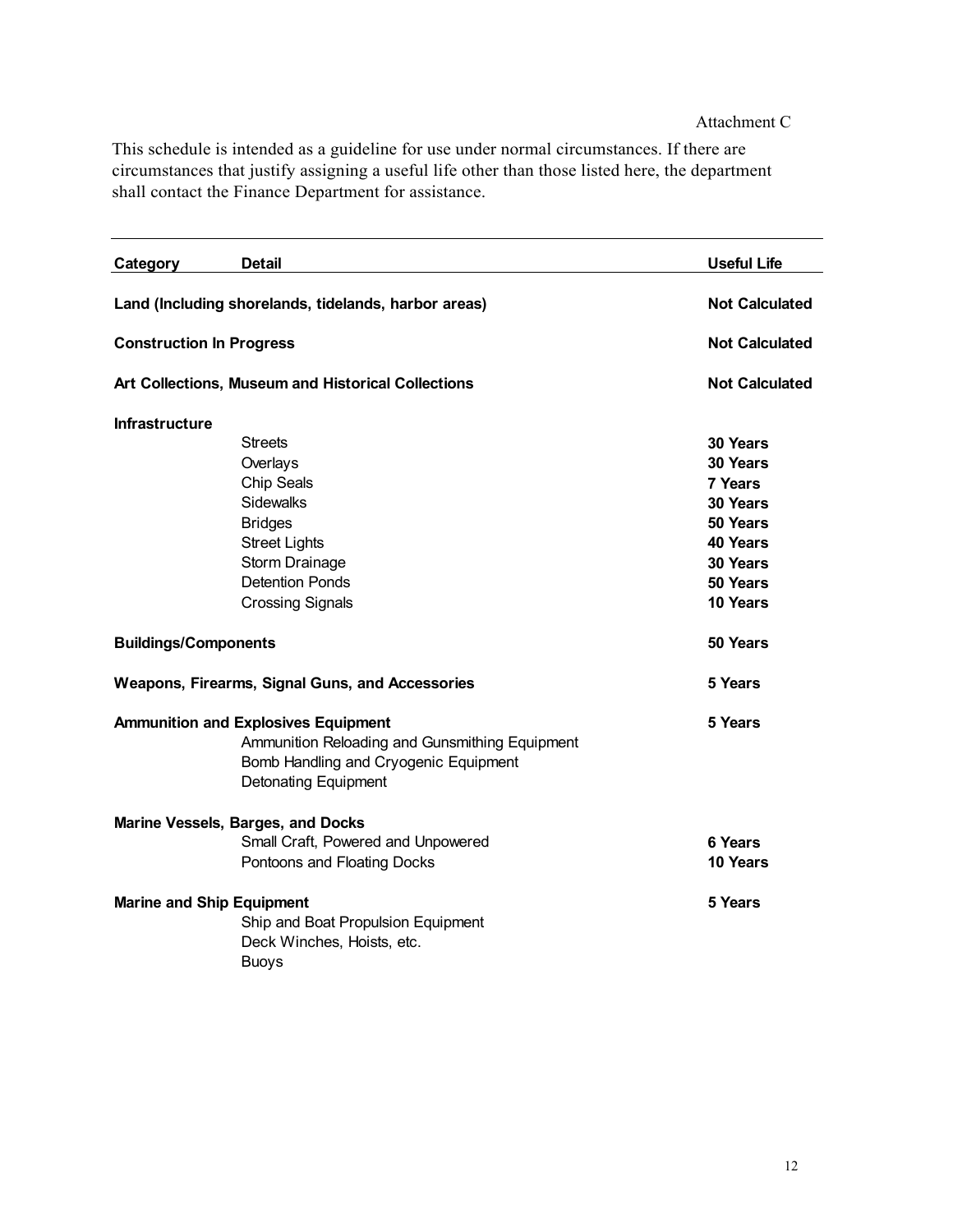| Attachment C |  |
|--------------|--|
|              |  |

| Category                                           | <b>Detail</b>                                                                                                                                                                                  | <b>Useful Life</b> |  |
|----------------------------------------------------|------------------------------------------------------------------------------------------------------------------------------------------------------------------------------------------------|--------------------|--|
| Motor Vehicles, Trailers, and Cycles               |                                                                                                                                                                                                |                    |  |
|                                                    | Passenger Automobiles                                                                                                                                                                          | 10 Years           |  |
|                                                    | <b>Trucks</b>                                                                                                                                                                                  | 10 Years           |  |
|                                                    | Trailers, Cargo and Utility                                                                                                                                                                    | 15 Years           |  |
|                                                    | <b>Police Cruiser</b>                                                                                                                                                                          | 3 Years            |  |
|                                                    | Police Motorcycle                                                                                                                                                                              | 3 Years            |  |
|                                                    | Pumper                                                                                                                                                                                         | 20 years           |  |
|                                                    | <b>Ladder Truck</b>                                                                                                                                                                            | 20 years           |  |
|                                                    | Ambulance                                                                                                                                                                                      | 15 Years           |  |
|                                                    | Dump Truck                                                                                                                                                                                     | 15 Years           |  |
|                                                    | Mower                                                                                                                                                                                          | 15 Years           |  |
|                                                    | Sweeper                                                                                                                                                                                        | 15 Years           |  |
|                                                    | Tractors                                                                                                                                                                                       | 10 Years           |  |
|                                                    |                                                                                                                                                                                                |                    |  |
|                                                    | <b>Vehicular Equipment and Components</b>                                                                                                                                                      | 10 Years           |  |
|                                                    | Cab, Body, and Frame Components                                                                                                                                                                |                    |  |
|                                                    | Brake, Steering, Axle, and Wheel Assemblies                                                                                                                                                    |                    |  |
|                                                    | Accessories (Canopies, Tool Boxes, Light Bars, etc.)                                                                                                                                           |                    |  |
|                                                    | Modifications (Cranes, Lifts, etc.)                                                                                                                                                            |                    |  |
|                                                    |                                                                                                                                                                                                |                    |  |
|                                                    | <b>Engines, Turbines, and Components</b>                                                                                                                                                       | 5 Years            |  |
| <b>Mechanically Powered Transmission Equipment</b> |                                                                                                                                                                                                | 5 Years            |  |
|                                                    | <b>Torque Converters</b>                                                                                                                                                                       |                    |  |
|                                                    | Gears, Pulleys, and Sprockets                                                                                                                                                                  |                    |  |
|                                                    | Power Transmission Equipment                                                                                                                                                                   |                    |  |
|                                                    | <b>Hydraulic System Components</b>                                                                                                                                                             |                    |  |
|                                                    |                                                                                                                                                                                                |                    |  |
|                                                    | <b>Woodworking Machinery and Equipment</b>                                                                                                                                                     | 5 Years            |  |
|                                                    | Sawmill and Planing Mill Equipment                                                                                                                                                             |                    |  |
|                                                    | <b>Woodworking Machines</b>                                                                                                                                                                    |                    |  |
|                                                    | Tools and Attachments for Woodworking Machinery                                                                                                                                                |                    |  |
|                                                    |                                                                                                                                                                                                |                    |  |
|                                                    | <b>Metalworking Machinery and Welding Equipment</b>                                                                                                                                            | 10 Years           |  |
| <b>Services and Trade Equipment</b>                |                                                                                                                                                                                                | 5 Years            |  |
|                                                    | Laundry and Dry Cleaning Equipment                                                                                                                                                             |                    |  |
|                                                    | Shoe Repair Equipment                                                                                                                                                                          |                    |  |
|                                                    | <b>Industrial Sewing Machine</b>                                                                                                                                                               |                    |  |
|                                                    |                                                                                                                                                                                                |                    |  |
|                                                    |                                                                                                                                                                                                |                    |  |
|                                                    |                                                                                                                                                                                                |                    |  |
|                                                    |                                                                                                                                                                                                |                    |  |
|                                                    |                                                                                                                                                                                                |                    |  |
|                                                    | Specialized Plastic Working Machines                                                                                                                                                           |                    |  |
|                                                    | Wrapping and Packaging Machinery<br><b>Vending Machines</b><br>Parking Meters, Turnstiles, and Fare Recording Devices<br>Beauty and Barber Shop Equipment<br><b>Plastic Laminating Presses</b> |                    |  |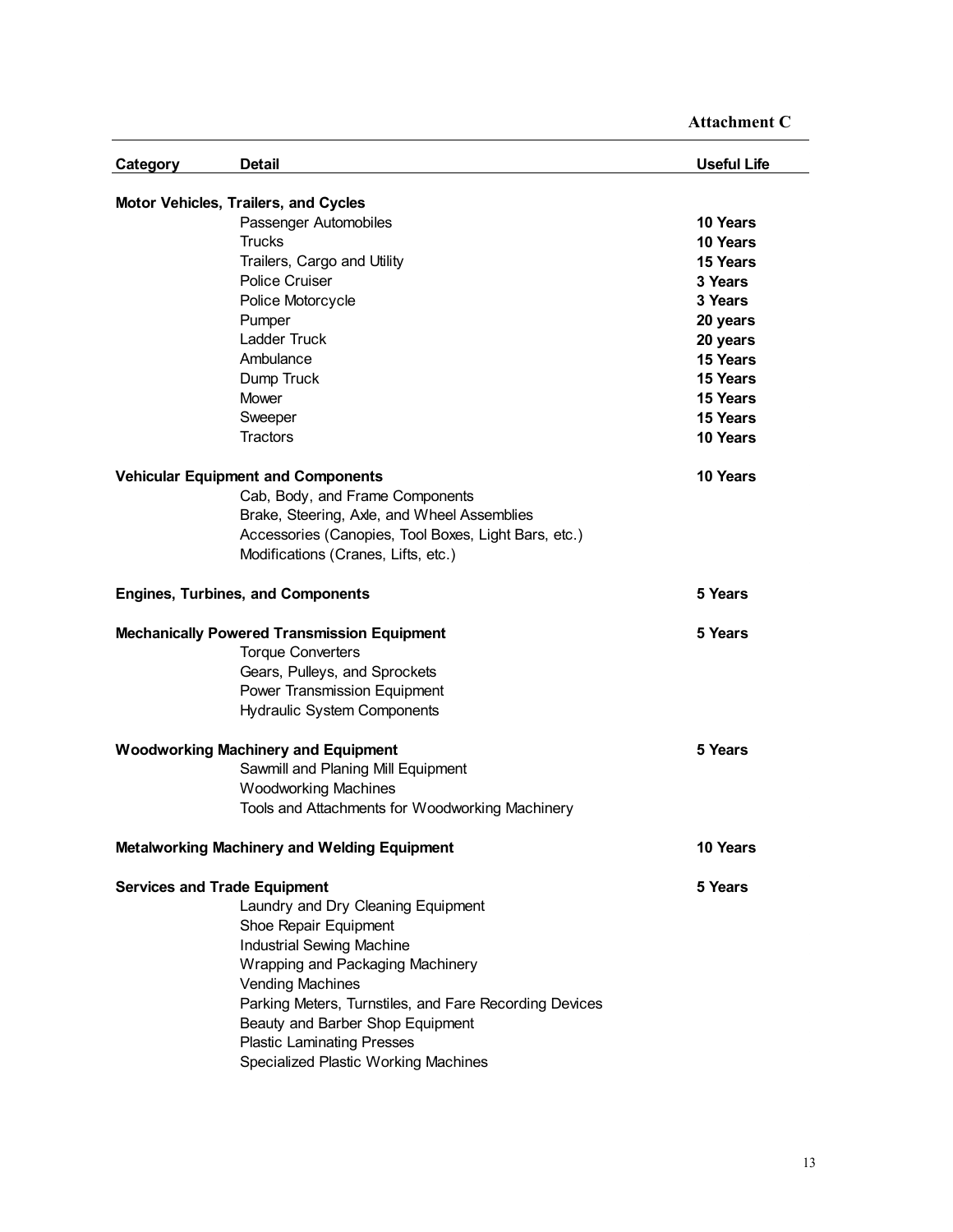| Category                            | Detail                                                                   | <b>Useful Life</b> |
|-------------------------------------|--------------------------------------------------------------------------|--------------------|
| <b>Special Industrial Machinery</b> |                                                                          | 6 Years            |
|                                     | Food Cannery Machinery and Equipment                                     |                    |
|                                     | <b>Printing Equipment</b>                                                |                    |
|                                     | Duplicating Equipment/Copy Equipment                                     |                    |
|                                     | <b>Binding Equipment</b>                                                 |                    |
|                                     | Textile Industries Machinery                                             |                    |
|                                     | Gas Generating Aero Dispensing Systems                                   |                    |
|                                     | Foundry Machinery and Related Equipment                                  |                    |
|                                     | Clean Work Station, Controlled Environment Equipment                     |                    |
|                                     | Specialized Logging Equipment                                            |                    |
|                                     | <b>Agricultural Machinery and Equipment</b>                              | 12 Years           |
|                                     | Soil Preparation Equipment                                               |                    |
|                                     | Pest, Disease, and Frost Control Equipment                               |                    |
|                                     | Garden Implements (Mowers, Hedgers, etc.)                                |                    |
|                                     | <b>Gardening Tools</b>                                                   |                    |
|                                     | Irrigation Equipment - Sprinklers, Pipe, and Accessories                 |                    |
|                                     | <b>Forestry Planting Tools</b>                                           |                    |
|                                     |                                                                          |                    |
|                                     | <b>Construction, Mining, and Highway Maintenance Equipment</b>           | 6 Years            |
|                                     | Earth Moving and Excavating Equipment                                    |                    |
|                                     | Cranes and Crane Shovels, Equipment                                      |                    |
|                                     | Mining, Quarrying, and Rock Drilling Equipment                           |                    |
|                                     | Rock Crushing Equipment                                                  |                    |
|                                     | Road Clearing and Cleaning Equipment                                     |                    |
|                                     | <b>Traffic Safety Devices</b>                                            |                    |
|                                     | Pavement Marking Equipment and Accessories                               |                    |
|                                     | Weed Burners and Brush Control Equipment                                 |                    |
| <b>Materials Handling Equipment</b> |                                                                          | 5 Years            |
|                                     | Conveyors                                                                |                    |
|                                     | Blocks, Tackle, Rigging, and Slings                                      |                    |
|                                     | Winches, Hoists, Cranes, and Derricks                                    |                    |
|                                     | <b>Elevators and Escalators</b>                                          |                    |
|                                     | Refrigeration and Air Conditioning Equipment, Components and Accessories | 13 Years           |
|                                     | Refrigeration Units and Accessories                                      |                    |
|                                     | Air Conditioning, Heating, and Ventilation Systems                       |                    |
|                                     | Fans, Blower Equipment, and Air Circulators                              |                    |
|                                     |                                                                          |                    |
|                                     | <b>Fire Fighting Tools and Equipment</b>                                 | 5 Years            |
|                                     | Fire Fighting Tools and Equipment                                        |                    |
|                                     | Fire Extinguishers and Accessories                                       |                    |
|                                     | Marine Life Saving Equipment                                             |                    |
|                                     | Marine Diving and Salvage Apparatus and Equipment                        |                    |
|                                     | Safety and Rescue Equipment Miscellaneous                                |                    |
|                                     | Safety and Rescue Equipment - Breathing Apparatus                        |                    |
|                                     | Safety and Rescue Equipment, Eye and Face Protectors                     |                    |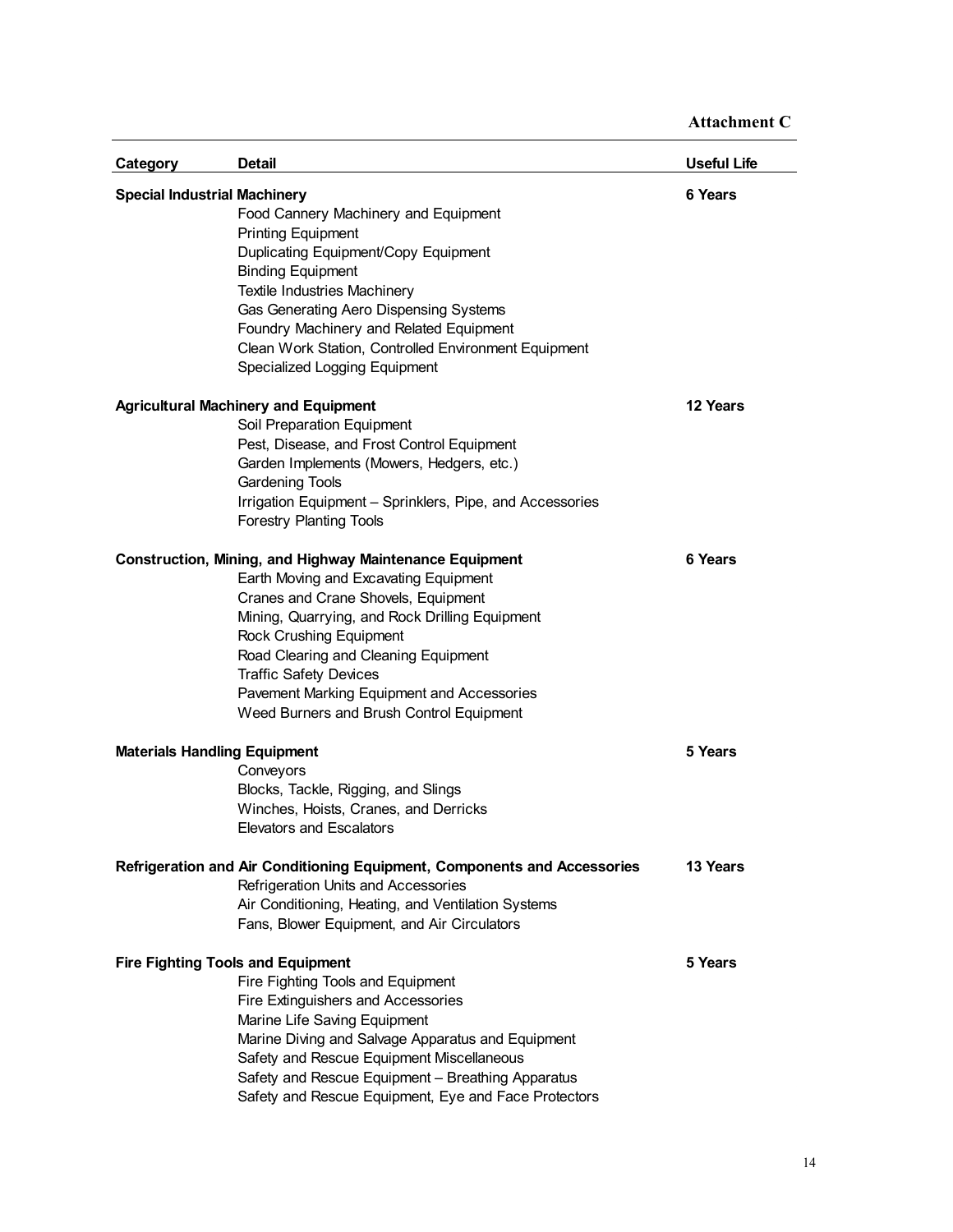| Category                          | <b>Detail</b>                                                  | <b>Useful Life</b> |
|-----------------------------------|----------------------------------------------------------------|--------------------|
| <b>Pumps and Compressors</b>      |                                                                | 5 Years            |
|                                   | Compressors, Mounted and Unmounted                             |                    |
|                                   | Power and Hand Pumps                                           |                    |
|                                   | Centrifugals, Separators, and Pressure and                     |                    |
|                                   | <b>Vacuum Filters</b>                                          |                    |
|                                   | Furnaces, Steam Plants, Driers, and Air Purification Equipment | 13 Years           |
|                                   | <b>Industrial Boilers</b>                                      |                    |
|                                   | Heat Exchangers and Steam Condensers                           |                    |
|                                   | Industrial Furnaces, Kilns, Lehrs, and Ovens                   |                    |
|                                   | Driers, Dehydrators, and Anhydrators                           |                    |
|                                   | Air Purification Equipment                                     |                    |
|                                   | Plumbing, Heating, and Sanitation Equipment                    | 5 Years            |
|                                   | <b>Plumbing Fixtures and Accessories</b>                       |                    |
|                                   | Dispensers, All Types                                          |                    |
|                                   | Space Heaters                                                  |                    |
|                                   | <b>Water Heaters</b>                                           |                    |
|                                   | Fuel Burning Units and Accessories                             |                    |
|                                   | <b>Water Purification and Sewage Treatment Equipment</b>       | 5 Years            |
|                                   | Water Purification Equipment                                   |                    |
|                                   | <b>Water Distillation Equipment</b>                            |                    |
|                                   | Sewage Treatment Equipment                                     |                    |
|                                   | <b>Specialized Maintenance and Repair Shop Equipment</b>       | 5 Years            |
|                                   | Motor Vehicle Maintenance and Repair Shop Equipment            |                    |
|                                   | Aircraft Maintenance and Repair Shop Equipment                 |                    |
|                                   | Marine Maintenance and Repair Shop Specialized Equip.          |                    |
|                                   | Lubrication Equipment and Accessories                          |                    |
|                                   | Fuel Dispensing Equipment and Accessories                      |                    |
|                                   | Miscellaneous Maintenance and Repair Shop Equipment            |                    |
|                                   | Hand Tools, Powered and Nonpowered                             | 5 Years            |
|                                   | Hand Tools, Attachments                                        |                    |
|                                   | Taps, Dies, and Collets                                        |                    |
|                                   | <b>Tool and Hardware Boxes</b>                                 |                    |
| <b>Measuring Tools and Gauges</b> |                                                                | 5 Years            |
|                                   | Measuring Tools, Craftsmen's                                   |                    |
|                                   | Inspection Gauges and Precision Layout Tools                   |                    |
|                                   | Hardware, Abrasives, Locks and Packing                         | 5 years            |
|                                   | Screening                                                      |                    |
|                                   | <b>Key-Duplicating Machines</b>                                |                    |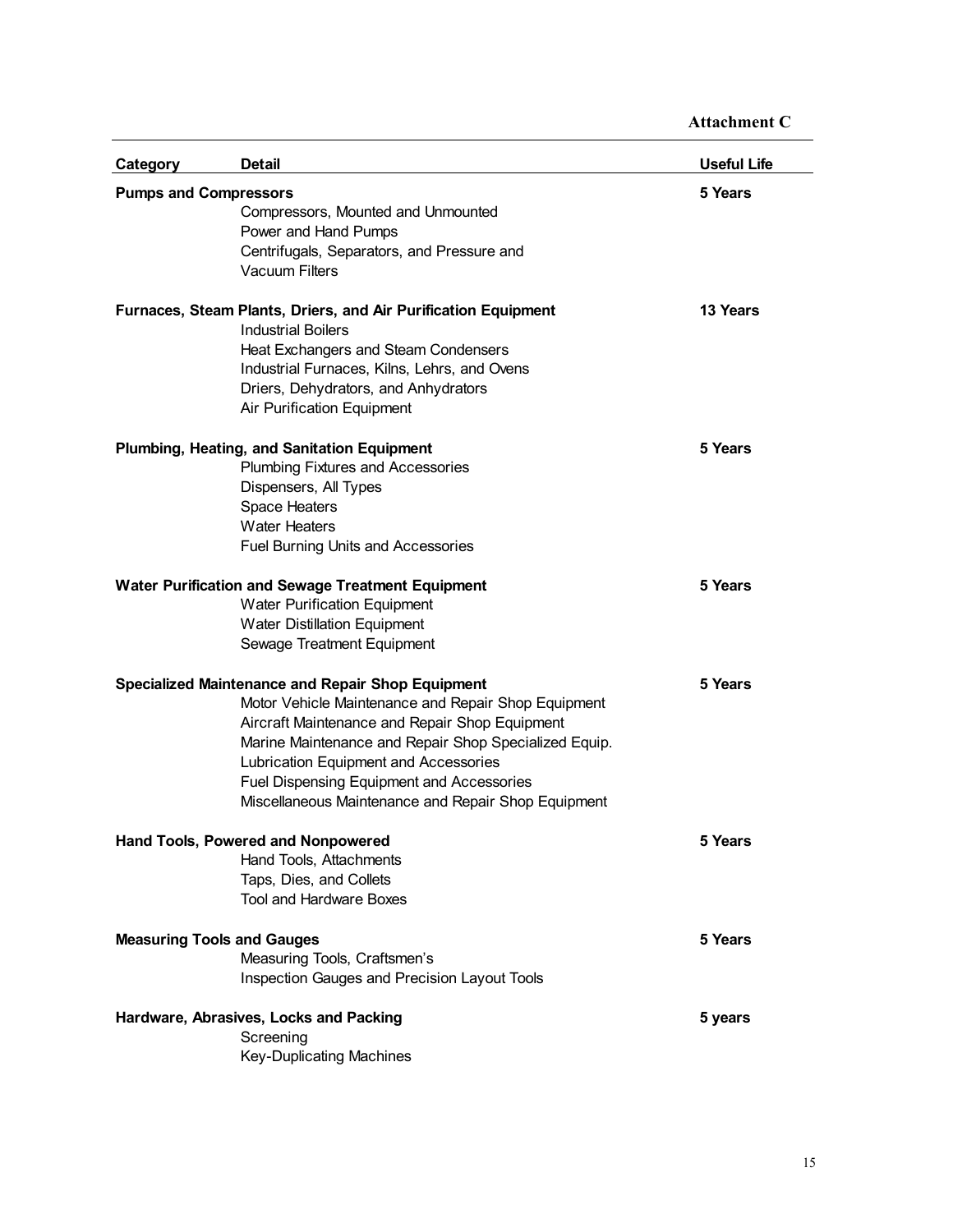| Category                           | <b>Detail</b>                                                                                                                                                                                                                                                                                                                                                                                                                                                                                                                                                                                                                                                                                                       | Useful Life |
|------------------------------------|---------------------------------------------------------------------------------------------------------------------------------------------------------------------------------------------------------------------------------------------------------------------------------------------------------------------------------------------------------------------------------------------------------------------------------------------------------------------------------------------------------------------------------------------------------------------------------------------------------------------------------------------------------------------------------------------------------------------|-------------|
|                                    | Prefabricated, Portable Structures, Buildings and Scaffolding<br>Prefabricated, Portable Structures, and Buildings<br>Bridges, Fixed and Floating<br>Storage Tanks<br>Scaffolding Equipment and Ladders<br><b>Prefabricated Tower Structures</b><br>Miscellaneous Prefabricated Structures                                                                                                                                                                                                                                                                                                                                                                                                                          | 50 Years    |
|                                    | <b>Communication, Recording, Reproducing, and Detection Equipment</b><br>Telephone and Telegraph Equipment, and Cell Phones<br>Communications Security Equipment and Components<br>Teletype and Facsimile Equipment<br>Communications Equipment, Industrial and Commercial<br>Radio and Television Communications Equipment<br>Communications Equipment, Public Safety: Audio and Video<br>Radio Navigation Equipment<br>Intercommunications and Public Address Systems<br>Sound Recording and Reproduction Equipment<br>Radar Equipment<br>Audio Tape<br>Video Tape<br><b>Night Vision Equipment</b><br>Stimulated Coherent Radiation Devices (Laser and Taser)<br>Headsets, Handsets, Microphones, Speakers, etc. | 7 Years     |
|                                    | <b>Electrical and Electronic Components</b><br>Lugs, Terminals, and Terminal Strips, Electrical<br>Boards, Terminal, Multi-application, Electronic                                                                                                                                                                                                                                                                                                                                                                                                                                                                                                                                                                  | 5 Years     |
|                                    | Fiber Optics Materials, Components, Assemblies, and Accessories                                                                                                                                                                                                                                                                                                                                                                                                                                                                                                                                                                                                                                                     | 5 Years     |
|                                    | Electric Wire, Power, and Distribution Equipment, Batteries, and Generators<br>Motors, Electrical<br>Electrical Control Equipment Switchgear, Servomechanisms, etc.<br>Generators and Generator Sets, Electrical<br>Solar, Thermal, and Nuclear Power Equipment<br>Transformers, Distribution and Power Station<br>Converters, Electrical, Rotating<br>Converters, Electrical, Nonrotating<br><b>Batteries</b>                                                                                                                                                                                                                                                                                                      | 5 Years     |
| <b>Lighting Fixtures and Lamps</b> | <b>Lighting Fixtures</b><br>Portable Electric Lighting Equipment<br><b>Flying Insect Control</b>                                                                                                                                                                                                                                                                                                                                                                                                                                                                                                                                                                                                                    | 5 Years     |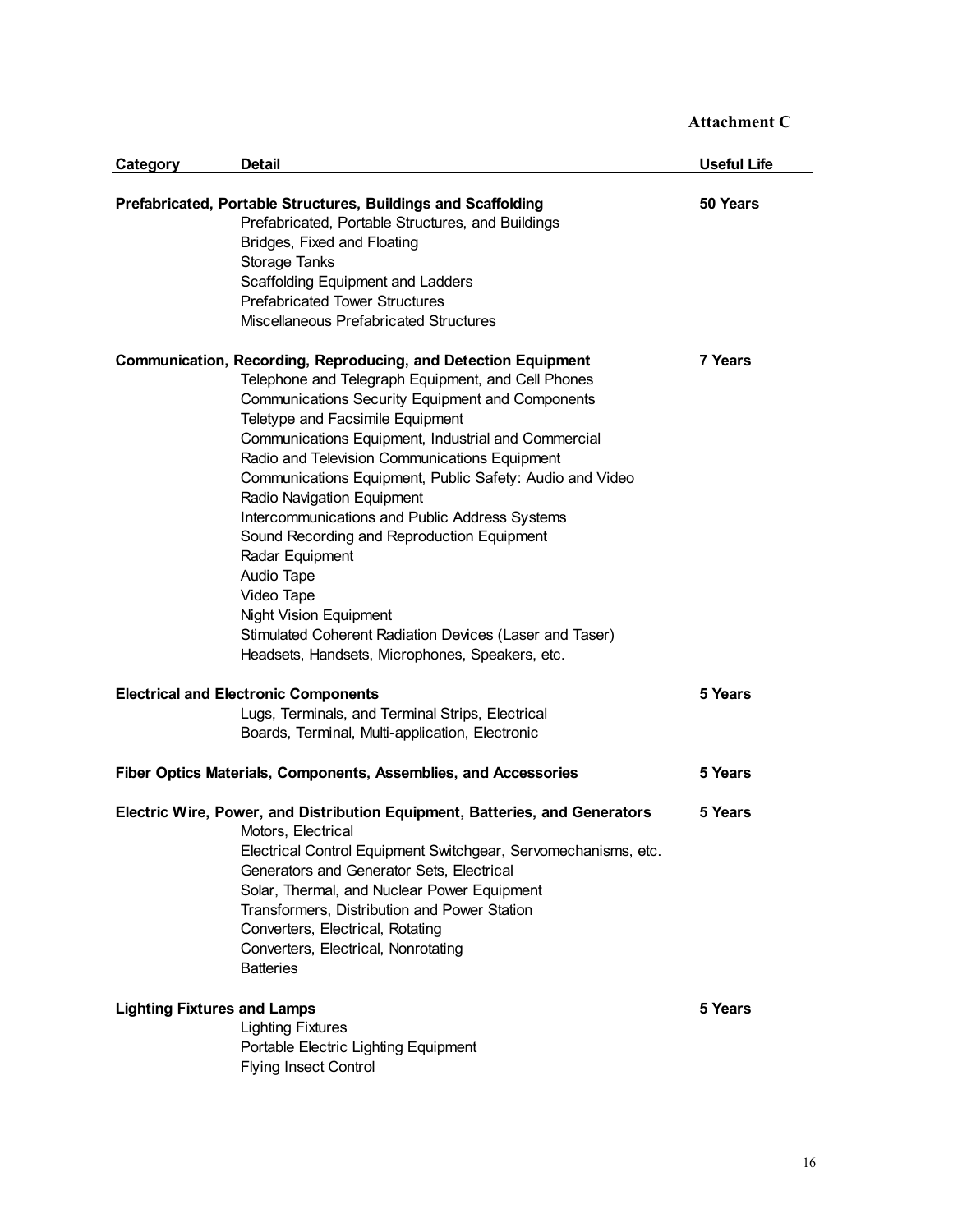| Category                        | <b>Detail</b>                                                      | <b>Useful Life</b> |
|---------------------------------|--------------------------------------------------------------------|--------------------|
| <b>Alarm and Signal Systems</b> |                                                                    | 10 Years           |
|                                 | Traffic and Transit Signal Systems                                 |                    |
|                                 | Alarm and Signal Systems                                           |                    |
|                                 |                                                                    |                    |
|                                 | <b>Medical, Dental, and Veterinary Equipment</b>                   | 12 Years           |
|                                 | Medical and Surgical Instruments and Equipment                     |                    |
|                                 | Orthopedic Equipment                                               |                    |
|                                 | Ophthalmological, Refraction, and Audiometry Equipment             |                    |
|                                 | Veterinary Equipment                                               |                    |
|                                 | Dental Instruments and Equipment                                   |                    |
|                                 | X-ray Equipment, Medical, Dental, and Veterinary                   |                    |
|                                 | <b>Hospital Equipment</b>                                          |                    |
|                                 | <b>Patient Mobilization Aids</b>                                   |                    |
|                                 | <b>Stretchers and Litters</b>                                      |                    |
|                                 | <b>Sterilizing Equipment and Accessories</b>                       |                    |
|                                 | Opticians Instruments and Equipment                                |                    |
|                                 | Medical Sets, Kits, and Outfits                                    |                    |
|                                 | <b>Instruments and Laboratory Equipment</b>                        | 5 Years            |
|                                 | Navigational Instruments                                           |                    |
|                                 | <b>Flight Instruments</b>                                          |                    |
|                                 | Automatic Pilot Mechanisms and Airborne Gyro Components            |                    |
|                                 | <b>Engine Instruments</b>                                          |                    |
|                                 | Electrical Measuring and Testing Instruments                       |                    |
|                                 | Laboratory Supplies                                                |                    |
|                                 | Laboratory Furniture                                               |                    |
|                                 | Agriculture Laboratory and Field Testing Equipment                 |                    |
|                                 | Time Measuring Instruments (Clocks, Watches, and Movements)        |                    |
|                                 | Optical Instruments, Laboratory                                    |                    |
|                                 | Optical Devices, Binoculars, Telescopes, Infrared Viewers, and     |                    |
|                                 | Rangefinders                                                       |                    |
|                                 | Geophysical and Astronomical Instruments                           |                    |
|                                 | Meteorological Instruments and Apparatus                           |                    |
|                                 | Hazard Detecting Instruments and Apparatus                         |                    |
|                                 | <b>Scales and Balances</b>                                         |                    |
|                                 | Drafting, Surveying, and Mapping Instruments                       |                    |
|                                 | Liquid and Gas Flow, Liquid Level, and Mechanical Motion Measuring |                    |
|                                 | Instruments                                                        |                    |
|                                 | Speedometers and Tachometers                                       |                    |
|                                 | <b>Regulators and Gauges</b>                                       |                    |
|                                 | Pressure, Temperature, and Humidity Measuring and Controlling      |                    |
|                                 | Instruments                                                        |                    |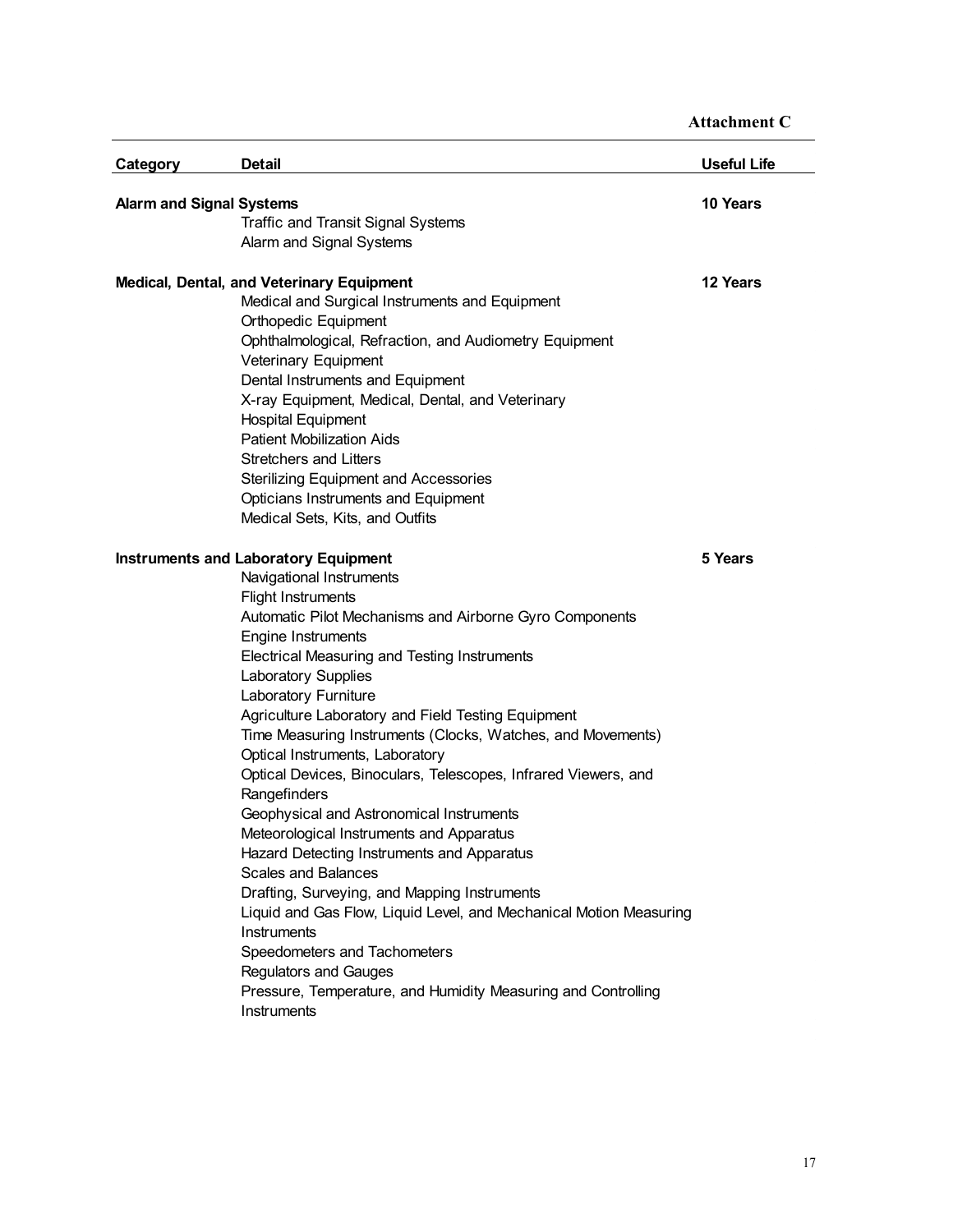| <b>Category</b>                  | <b>Detail</b>                                                                               | <b>Useful Life</b> |
|----------------------------------|---------------------------------------------------------------------------------------------|--------------------|
|                                  | Photographic, Projecting, and Microfilm Equipment                                           | 6 Years            |
|                                  | Cameras                                                                                     |                    |
|                                  | Photographic Projection Equipment                                                           |                    |
|                                  | Photographic Developing and Finishing Equipment                                             |                    |
|                                  | Photographic Equipment and Accessories<br>Films Processed for Commercial and Industrial Use |                    |
|                                  |                                                                                             |                    |
|                                  | <b>Film Processing</b>                                                                      |                    |
|                                  | Micrographic Equipment                                                                      |                    |
|                                  | Micrographic Supplies                                                                       |                    |
|                                  | Micrographic Unitizing Equipment and Accessories                                            |                    |
| <b>Training Aids and Devices</b> |                                                                                             | 5 Years            |
|                                  | Multimedia Systems                                                                          |                    |
|                                  | <b>Training Aids</b>                                                                        |                    |
|                                  | Audiotape                                                                                   |                    |
|                                  | Slides                                                                                      |                    |
|                                  | Overhead Transparencies                                                                     |                    |
|                                  | Videotapes                                                                                  |                    |
|                                  | <b>Targets</b>                                                                              |                    |
|                                  | Vehicle Training Aids and Devices                                                           |                    |
|                                  | Robots for Training                                                                         |                    |
|                                  | Communications Training Devices, For The Handicapped                                        |                    |
|                                  | Information Technology (IT) Equipment and Software                                          | 4 Years            |
|                                  | Main Frame Computer Systems                                                                 |                    |
|                                  | Minicomputer Systems and Servers                                                            |                    |
|                                  | Microcomputer Systems, Laptop and Notebook Computers                                        |                    |
|                                  | <b>Front End Communications Processors</b>                                                  |                    |
|                                  | Data Processing Terminals                                                                   |                    |
|                                  | Data Communications Equipment (Multiplexors, Modems, Routers,                               |                    |
|                                  | Hubs, and Switches)                                                                         |                    |
|                                  | Input/Output and Storage Devices                                                            |                    |
|                                  | Software                                                                                    |                    |
|                                  | <b>Plotters</b>                                                                             |                    |
|                                  | Scanners                                                                                    |                    |
|                                  | Data Displays                                                                               |                    |
|                                  | <b>Monitors</b>                                                                             |                    |
|                                  | <b>Printers</b>                                                                             |                    |
|                                  | <b>Punched Card Equipment</b>                                                               |                    |
|                                  | Test and Monitor Equipment                                                                  |                    |
|                                  |                                                                                             |                    |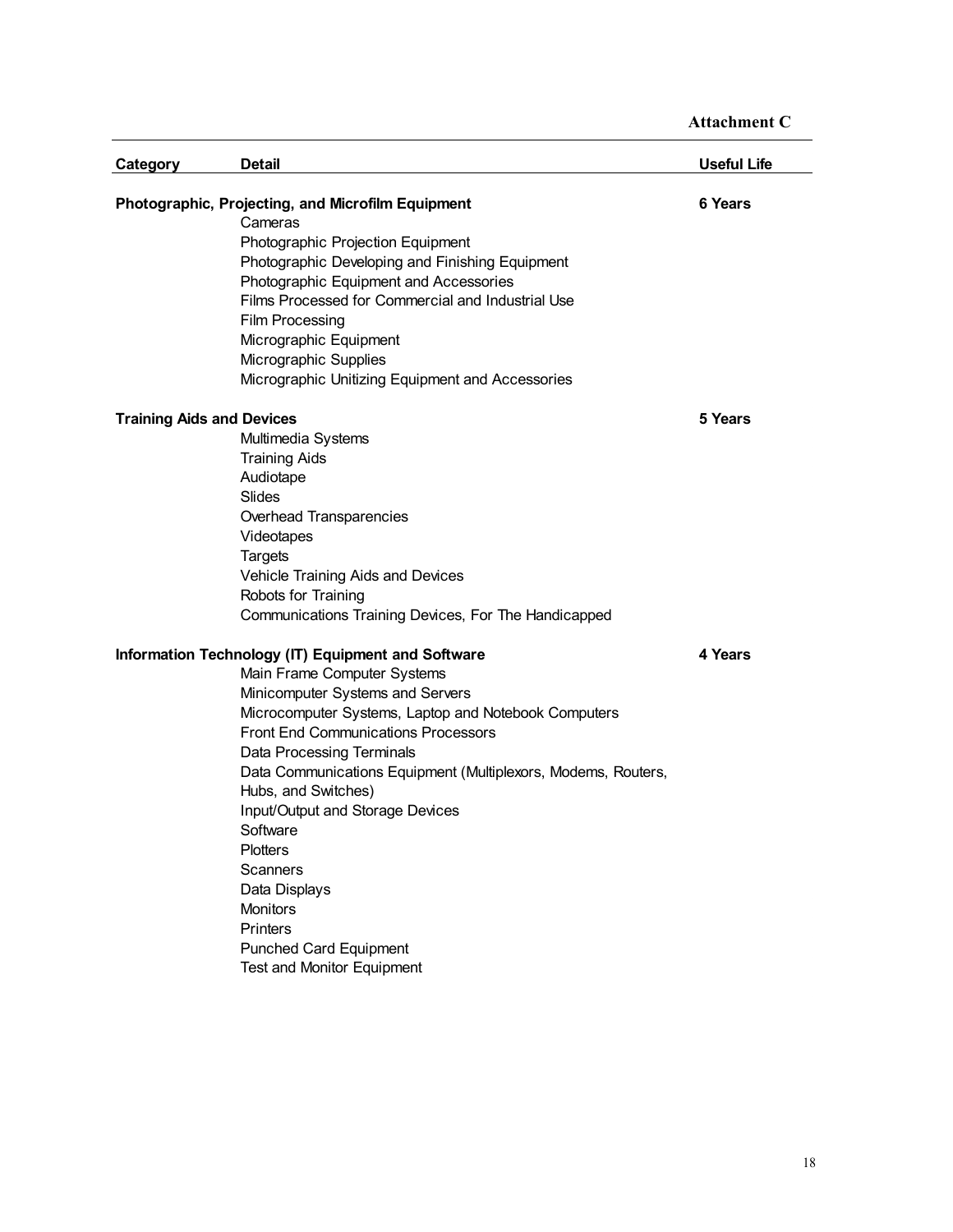| <b>Category</b> | <b>Detail</b>                                                                                                                                                                                                                                                                                                            | <b>Useful Life</b> |
|-----------------|--------------------------------------------------------------------------------------------------------------------------------------------------------------------------------------------------------------------------------------------------------------------------------------------------------------------------|--------------------|
|                 | <b>Furniture, Fixtures, and Accessories</b><br>Office Furniture, Desk, Chairs, etc.<br>Mail Room Furniture and Equipment<br>Furniture, Critical Environment (Prisons, etc.)<br><b>Furniture Fabrication and Repair Supplies</b><br>Cabinets, Lockers, Bins, and Shelving<br><b>Auditorium and Theater Furniture</b>      | 10 Years           |
|                 | <b>Household and Commercial Furnishings and Appliances</b><br>Awnings<br>Containers, Utility<br>Miscellaneous Household and Commercial Furnishings and<br>Appliances (Fireplace Sets, Hair Dryers, Washers Dryers,<br>Compactors, Sewing Machines, Irons, etc.)                                                          | 7 Years            |
|                 | <b>Food Preparation and Serving Equipment</b><br>Food Cooking, Baking, and Warming Equipment<br>Kitchen Equipment and Appliances<br><b>Kitchen Utensils</b><br>Vacuum Containers and Chests                                                                                                                              | 5 Years            |
|                 | Office, Visible Record, and Word Processing Equipment<br>Accounting and Calculating Machines<br>Typewriters and Office Type Composing Machines<br>Office Type Sound Recording and Reproducing Machines<br>Visible Records Equipment<br>Miscellaneous Office Machines (Coin Counters, Collators, Cash<br>Registers, etc.) | 5 Years            |
|                 | Musical Instruments, Phonographs, Radios, Televisions, and Recordings<br><b>Musical Instruments</b><br><b>Musical Instrument Parts and Accessories</b><br>Record Players, Radios, Television Sets, Tape Recorders, VCRs, and<br>Video Cameras<br>Recordings, Video Tapes                                                 | 5 Years            |
|                 | Recreational and Athletic Equipment and Toys<br>Athletic and Sporting Equipment<br>Games, Toys, and Wheeled Goods<br><b>Gymnastic Equipment</b><br>Playground Equipment                                                                                                                                                  | 5 Years            |